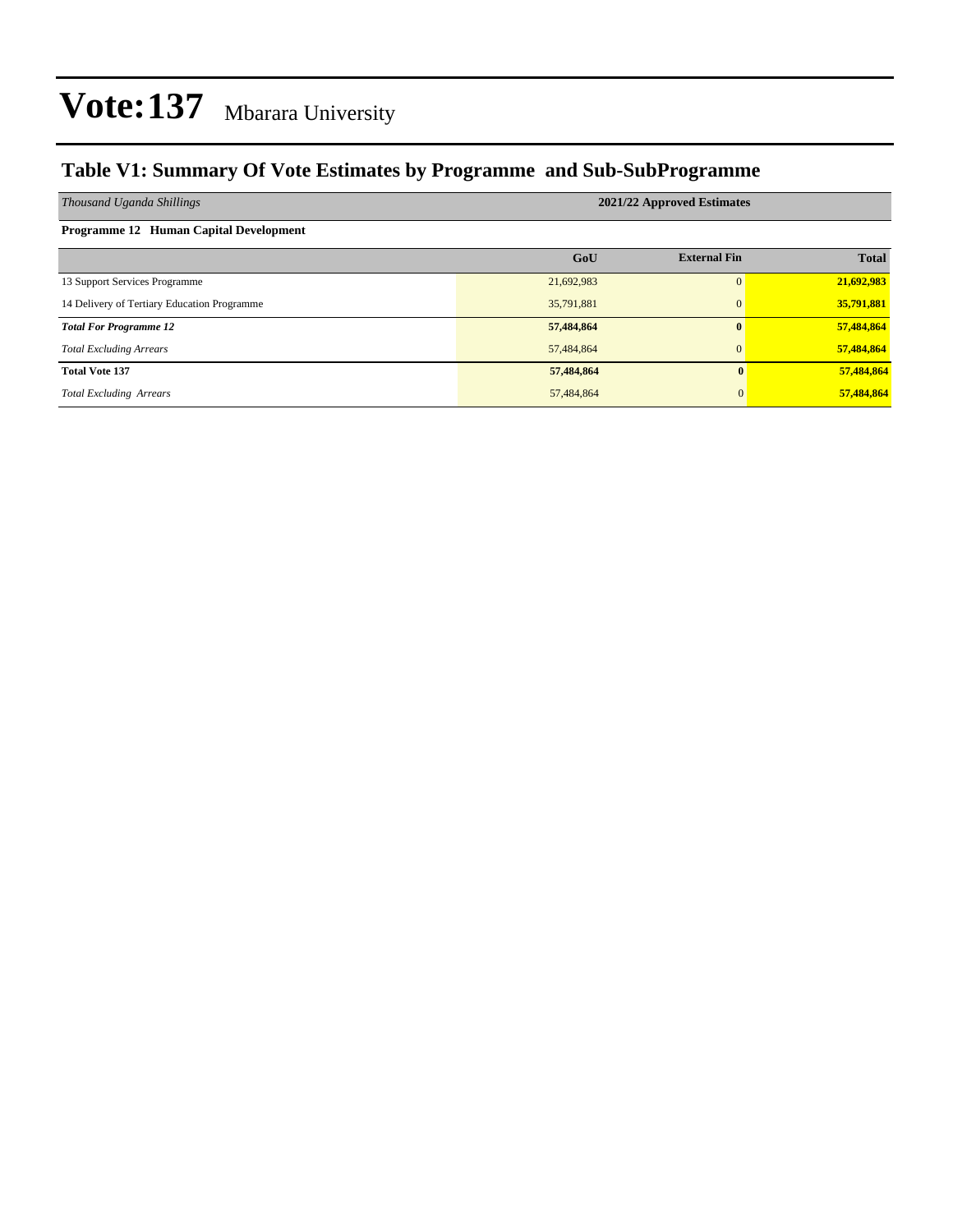#### **Table V2: Summary Of Vote Estimates by Sub-SubProgramme,Department and Project**

| Thousand Uganda Shillings                                                 |                  | 2020/21 Approved Budget |                  |              | 2021/22 Approved Estimates |                               |              |  |  |
|---------------------------------------------------------------------------|------------------|-------------------------|------------------|--------------|----------------------------|-------------------------------|--------------|--|--|
| <b>Sub-SubProgramme 13 Support Services Programme</b>                     |                  |                         |                  |              |                            |                               |              |  |  |
| <b>Recurrent Budget Estimates</b>                                         | <b>Wage</b>      | <b>Non-Wage</b>         | <b>AIA</b>       | <b>Total</b> | <b>Wage</b>                | <b>Non-Wage</b>               | <b>Total</b> |  |  |
| 01 Central Administration                                                 | 9,900,032        | 8,119,014               | $\boldsymbol{0}$ | 18,019,045   | 9,900,032                  | 8,107,182                     | 18,007,214   |  |  |
| <b>Total Recurrent Budget Estimates for Sub-</b><br><b>SubProgramme</b>   | 9,900,032        | 8,119,014               | $\bf{0}$         | 18,019,045   | 9,900,032                  | 8,107,182                     | 18,007,214   |  |  |
| <b>Development Budget Estimates</b>                                       | <b>GoU Dev't</b> | <b>External Fin</b>     | <b>AIA</b>       | <b>Total</b> |                            | <b>GoU Dev't External Fin</b> | <b>Total</b> |  |  |
| 0368 Development                                                          | 3,026,000        | $\boldsymbol{0}$        | $\boldsymbol{0}$ | 3,026,000    | 3,026,000                  | $\mathbf{0}$                  | 3,026,000    |  |  |
| 1650 Retooling of Mbarara University of Science and<br>Technology         | 659,769          | $\boldsymbol{0}$        | $\boldsymbol{0}$ | 659,769      | 659,769                    | $\overline{0}$                | 659,769      |  |  |
| <b>Total Development Budget Estimates for Sub-</b><br><b>SubProgramme</b> | 3,685,769        | $\bf{0}$                | $\bf{0}$         | 3,685,769    | 3,685,769                  | $\bf{0}$                      | 3,685,769    |  |  |
|                                                                           | GoU              | <b>External Fin</b>     | <b>AIA</b>       | <b>Total</b> | GoU                        | <b>External Fin</b>           | <b>Total</b> |  |  |
| <b>Total For Sub-SubProgramme 13</b>                                      | 21,704,814       | $\bf{0}$                | $\bf{0}$         | 21,704,814   | 21,692,983                 | $\bf{0}$                      | 21,692,983   |  |  |
| <b>Total Excluding Arrears</b>                                            | 21,692,982       | $\boldsymbol{0}$        | $\boldsymbol{0}$ | 21,692,982   | 21,692,983                 | $\overline{0}$                | 21,692,983   |  |  |
| <b>Sub-SubProgramme 14 Delivery of Tertiary Education Programme</b>       |                  |                         |                  |              |                            |                               |              |  |  |
| <b>Recurrent Budget Estimates</b>                                         | <b>Wage</b>      | Non-Wage                | <b>AIA</b>       | <b>Total</b> | <b>Wage</b>                | Non-Wage                      | <b>Total</b> |  |  |
| 03 Faculty of Science                                                     | 5,484,793        | 1,147,867               | $\mathbf{0}$     | 6,632,660    | 5,484,793                  | 1,147,867                     | 6,632,660    |  |  |
| 04 Faculty of Medicine                                                    | 15,030,924       | 2,765,218               | $\boldsymbol{0}$ | 17,796,142   | 15,030,925                 | 2,765,218                     | 17,796,143   |  |  |
| 06 Faculty of Applied Sciences                                            | 707,015          | 436,408                 | $\boldsymbol{0}$ | 1,143,423    | 707,015                    | 436,408                       | 1,143,423    |  |  |
| 07 Faculty of Computing and Informatics                                   | 3,642,490        | 671.195                 | $\mathbf{0}$     | 4,313,686    | 3,642,490                  | 671,196                       | 4,313,686    |  |  |
| 08 Faculty of Business and management Sciences                            | 2,034,551        | 652,201                 | $\mathbf{0}$     | 2,686,752    | 2,034,551                  | 652,201                       | 2,686,752    |  |  |
| 09 Faculty of Interdisciplinary Studies                                   | 2,352,304        | 477,224                 | $\mathbf{0}$     | 2,829,529    | 2,352,304                  | 477,225                       | 2,829,529    |  |  |
| 10 Institute of Maternal and New born Child Health                        | $\mathbf{0}$     | 31,936                  | $\mathbf{0}$     | 31,936       | $\mathbf{0}$               | 31,934                        | 31,934       |  |  |
| 11 Directorate of Research and Graduate Training                          | $\boldsymbol{0}$ | 297,753                 | $\mathbf{0}$     | 297,753      | $\mathbf{0}$               | 297,753                       | 297,753      |  |  |
| 12 Centre of Innovations and Technology Transfer                          | $\boldsymbol{0}$ | 60,000                  | $\boldsymbol{0}$ | 60,000       | $\mathbf{0}$               | 60,000                        | 60,000       |  |  |
| <b>Total Recurrent Budget Estimates for Sub-</b><br><b>SubProgramme</b>   | 29,252,079       | 6,539,803               | $\mathbf{0}$     | 35,791,881   | 29,252,078                 | 6,539,802                     | 35,791,881   |  |  |
|                                                                           | GoU              | <b>External Fin</b>     | <b>AIA</b>       | <b>Total</b> | GoU                        | <b>External Fin</b>           | <b>Total</b> |  |  |
| <b>Total For Sub-SubProgramme 14</b>                                      | 35,791,881       | $\bf{0}$                | $\bf{0}$         | 35,791,881   | 35,791,881                 | $\bf{0}$                      | 35,791,881   |  |  |
| <b>Total Excluding Arrears</b>                                            | 35,791,881       | $\boldsymbol{0}$        | $\boldsymbol{0}$ | 35,791,881   | 35,791,881                 | $\mathbf{0}$                  | 35,791,881   |  |  |
| <b>Total Vote 137</b>                                                     | 57,496,695       | $\bf{0}$                | $\bf{0}$         | 57,496,695   | 57,484,864                 | $\bf{0}$                      | 57,484,864   |  |  |
| <b>Total Excluding Arrears</b>                                            | 57,484,864       | $\mathbf{0}$            | $\boldsymbol{0}$ | 57,484,864   | 57,484,864                 | $\mathbf{0}$                  | 57,484,864   |  |  |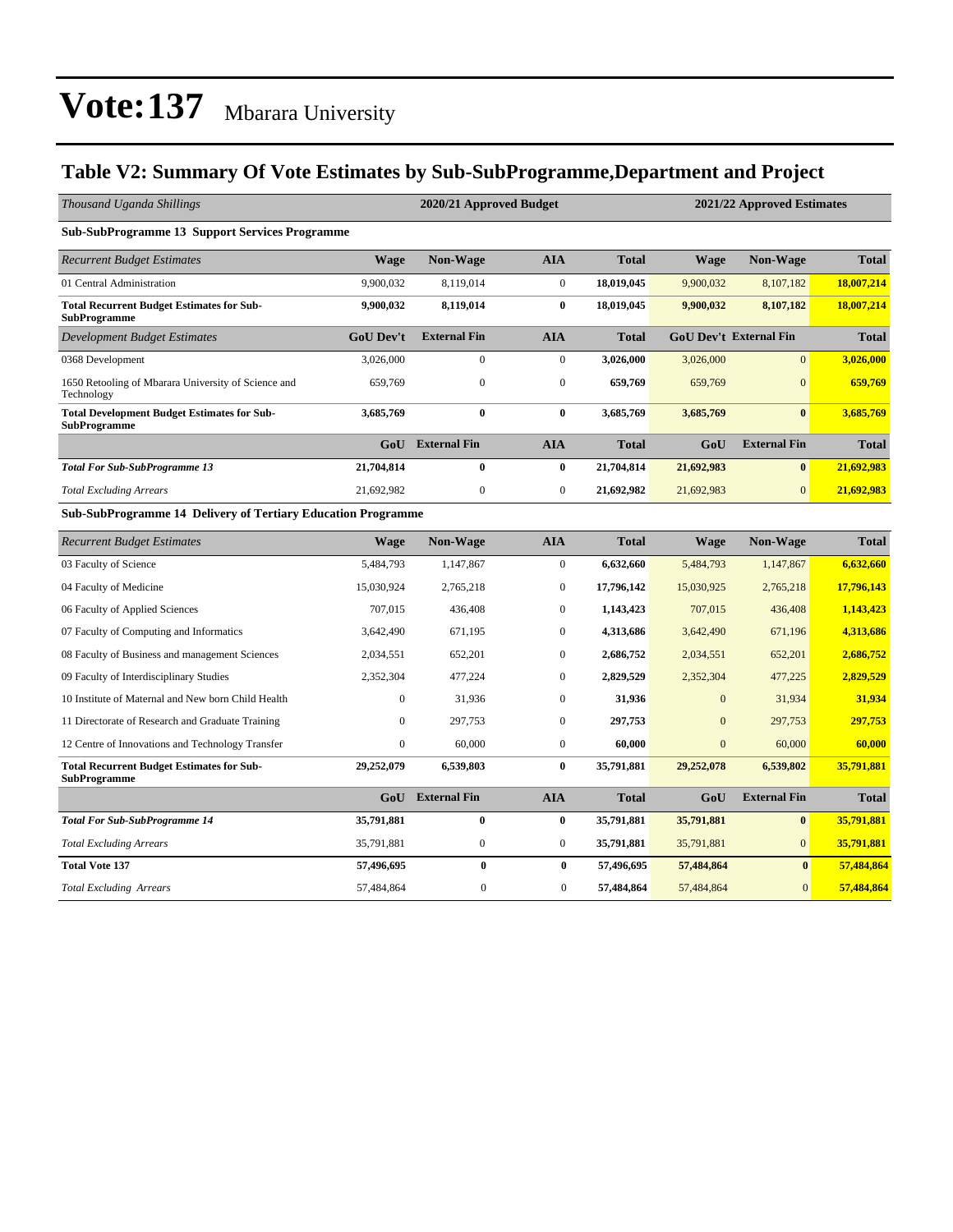#### **Table V3: Summary Vote Estimates by Item**

| Thousand Uganda Shillings                                   | 2020/21 Approved Budget |                     |            |              | 2021/22 Approved Estimates |                     |              |  |
|-------------------------------------------------------------|-------------------------|---------------------|------------|--------------|----------------------------|---------------------|--------------|--|
|                                                             | GoU                     | <b>External Fin</b> | <b>AIA</b> | <b>Total</b> | GoU                        | <b>External Fin</b> | <b>Total</b> |  |
| <b>Employees, Goods and Services (Outputs Provided)</b>     | 53,578,095              | $\bf{0}$            | $\bf{0}$   | 53,578,095   | 53,578,095                 | $\bf{0}$            | 53,578,095   |  |
| 211101 General Staff Salaries                               | 39,152,110              | $\bf{0}$            | $\bf{0}$   | 39, 152, 110 | 39,152,110                 | $\bf{0}$            | 39,152,110   |  |
| 211103 Allowances (Inc. Casuals, Temporary)                 | 809,373                 | 0                   | $\bf{0}$   | 809,373      | 896,474                    | $\bf{0}$            | 896,474      |  |
| 212101 Social Security Contributions                        | 3,915,211               | $\bf{0}$            | $\bf{0}$   | 3,915,211    | 3,915,209                  | $\bf{0}$            | 3,915,209    |  |
| 213002 Incapacity, death benefits and funeral expenses      | 11,500                  | 0                   | $\bf{0}$   | 11,500       | 18,478                     | $\bf{0}$            | 18,478       |  |
| 213004 Gratuity Expenses                                    | 729,284                 | 0                   | $\bf{0}$   | 729,284      | 461,693                    | $\bf{0}$            | 461,693      |  |
| 221001 Advertising and Public Relations                     | 114,882                 | $\bf{0}$            | $\bf{0}$   | 114,882      | 116,444                    | $\bf{0}$            | 116,444      |  |
| 221002 Workshops and Seminars                               | 214,129                 | 0                   | $\bf{0}$   | 214,129      | 194,602                    | $\bf{0}$            | 194,602      |  |
| 221003 Staff Training                                       | 72,980                  | $\bf{0}$            | $\bf{0}$   | 72,980       | 62,496                     | $\bf{0}$            | 62,496       |  |
| 221005 Hire of Venue (chairs, projector, etc)               | 1,600                   | 0                   | $\bf{0}$   | 1,600        | 1,600                      | $\bf{0}$            | 1,600        |  |
| 221006 Commissions and related charges                      | 524,954                 | 0                   | $\bf{0}$   | 524,954      | 634,157                    | $\bf{0}$            | 634,157      |  |
| 221007 Books, Periodicals & Newspapers                      | 102,974                 | $\bf{0}$            | $\bf{0}$   | 102,974      | 85,103                     | $\bf{0}$            | 85,103       |  |
| 221008 Computer supplies and Information Technology<br>(TT) | 156,194                 | 0                   | $\bf{0}$   | 156,194      | 163,194                    | $\bf{0}$            | 163,194      |  |
| 221009 Welfare and Entertainment                            | 219,153                 | $\bf{0}$            | $\bf{0}$   | 219,153      | 208,049                    | $\bf{0}$            | 208,049      |  |
| 221011 Printing, Stationery, Photocopying and Binding       | 375,774                 | $\bf{0}$            | $\bf{0}$   | 375,774      | 352,502                    | $\bf{0}$            | 352,502      |  |
| 221012 Small Office Equipment                               | 25,733                  | 0                   | $\bf{0}$   | 25,733       | 20,723                     | $\bf{0}$            | 20,723       |  |
| 221016 IFMS Recurrent costs                                 | 50,745                  | 0                   | $\bf{0}$   | 50,745       | 162,538                    | $\bf{0}$            | 162,538      |  |
| 222001 Telecommunications                                   | 74,432                  | $\bf{0}$            | $\bf{0}$   | 74,432       | 85,932                     | $\bf{0}$            | 85,932       |  |
| 222002 Postage and Courier                                  | 480                     | 0                   | $\bf{0}$   | 480          | 480                        | $\bf{0}$            | 480          |  |
| 222003 Information and communications technology<br>(ICT)   | 336,146                 | $\bf{0}$            | $\bf{0}$   | 336,146      | 360,678                    | $\bf{0}$            | 360,678      |  |
| 223001 Property Expenses                                    | 429,793                 | $\bf{0}$            | $\bf{0}$   | 429,793      | 460,042                    | $\bf{0}$            | 460,042      |  |
| 223003 Rent – (Produced Assets) to private entities         | 30,000                  | 0                   | $\bf{0}$   | 30,000       | 30,000                     | $\bf{0}$            | 30,000       |  |
| 223004 Guard and Security services                          | 130,005                 | 0                   | $\bf{0}$   | 130,005      | 152,661                    | $\bf{0}$            | 152,661      |  |
| 223005 Electricity                                          | 413,800                 | 0                   | $\bf{0}$   | 413,800      | 457,662                    | $\bf{0}$            | 457,662      |  |
| 223006 Water                                                | 236,000                 | 0                   | $\bf{0}$   | 236,000      | 274,928                    | $\bf{0}$            | 274,928      |  |
| 224001 Medical Supplies                                     | 314,720                 | 0                   | $\bf{0}$   | 314,720      | 363,513                    | $\bf{0}$            | 363,513      |  |
| 224004 Cleaning and Sanitation                              | 90,016                  | 0                   | $\bf{0}$   | 90,016       | 101,734                    | $\bf{0}$            | 101,734      |  |
| 224005 Uniforms, Beddings and Protective Gear               | 12,178                  | $\bf{0}$            | $\bf{0}$   | 12,178       | 10,498                     | $\bf{0}$            | 10,498       |  |
| 225001 Consultancy Services- Short term                     | 84,000                  | $\bf{0}$            | $\bf{0}$   | 84,000       | 44,000                     | $\bf{0}$            | 44,000       |  |
| 226001 Insurances                                           | 39,070                  | $\bf{0}$            | $\bf{0}$   | 39,070       | 39,070                     | $\bf{0}$            | 39,070       |  |
| 227001 Travel inland                                        | 295,121                 | $\bf{0}$            | $\bf{0}$   | 295,121      | 318,234                    | $\bf{0}$            | 318,234      |  |
| 227002 Travel abroad                                        | 322,806                 | $\bf{0}$            | $\bf{0}$   | 322,806      | 150,489                    | $\bf{0}$            | 150,489      |  |
| 227004 Fuel, Lubricants and Oils                            | 354,162                 | $\bf{0}$            | $\bf{0}$   | 354,162      | 364,398                    | $\bf{0}$            | 364,398      |  |
| 228001 Maintenance - Civil                                  | 95,921                  | $\bf{0}$            | $\bf{0}$   | 95,921       | 114,351                    | $\bf{0}$            | 114,351      |  |
| 228002 Maintenance - Vehicles                               | 241,073                 | 0                   | $\bf{0}$   | 241,073      | 250,104                    | $\bf{0}$            | 250,104      |  |
| 228003 Maintenance – Machinery, Equipment $\&$<br>Furniture | 120,600                 | $\bf{0}$            | $\bf{0}$   | 120,600      | 125,900                    | $\bf{0}$            | 125,900      |  |
| 282101 Donations                                            | 1,000                   | $\bf{0}$            | $\bf{0}$   | 1,000        | 3,000                      | $\bf{0}$            | 3,000        |  |
| 282102 Fines and Penalties/ Court wards                     | 110,000                 | $\bf{0}$            | $\bf{0}$   | 110,000      | 110,000                    | $\bf{0}$            | 110,000      |  |
| 282103 Scholarships and related costs                       | 3,370,175               | 0                   | $\bf{0}$   | 3,370,175    | 3,315,048                  | $\bf{0}$            | 3,315,048    |  |
| <b>Grants, Transfers and Subsides (Outputs Funded)</b>      | 221,000                 | $\boldsymbol{0}$    | $\bf{0}$   | 221,000      | 221,000                    | $\bf{0}$            | 221,000      |  |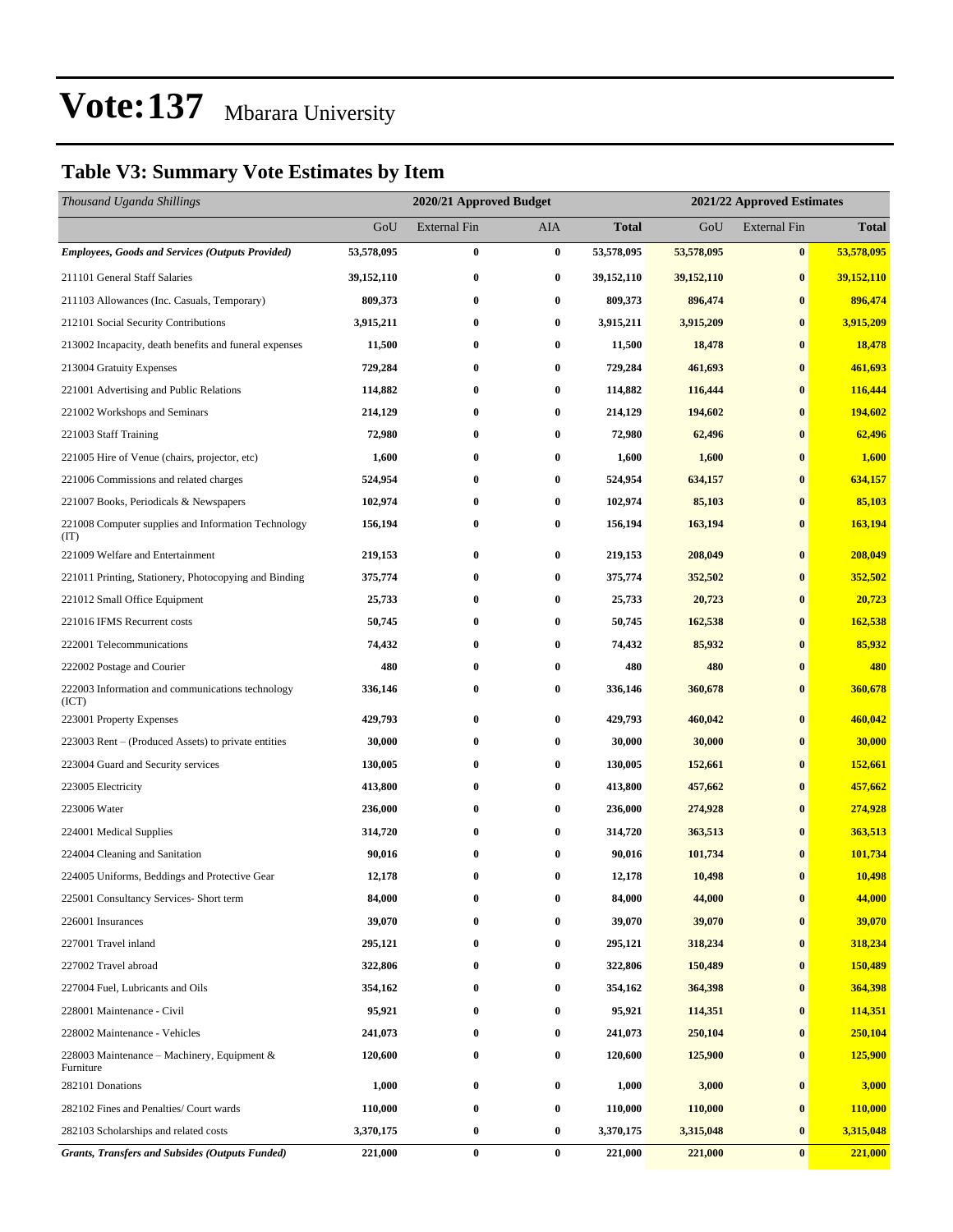| 264101 Contributions to Autonomous Institutions | 221,000    | $\bf{0}$         | $\bf{0}$       | 221,000    | 221,000    | $\bf{0}$        | 221,000                 |
|-------------------------------------------------|------------|------------------|----------------|------------|------------|-----------------|-------------------------|
| <b>Investment</b> (Capital Purchases)           | 3,685,769  | $\bf{0}$         | $\bf{0}$       | 3,685,769  | 3,685,769  | $\bf{0}$        | 3,685,769               |
| 281502 Feasibility Studies for Capital Works    | 140,000    | $\bf{0}$         | $\bf{0}$       | 140,000    | $\bf{0}$   | $\mathbf{0}$    | $\overline{\mathbf{0}}$ |
| 311101 Land                                     | 11,000     | $\bf{0}$         | $\bf{0}$       | 11,000     | $\bf{0}$   | $\bf{0}$        | $\bf{0}$                |
| 312101 Non-Residential Buildings                | 2,565,000  | $\bf{0}$         | $\bf{0}$       | 2,565,000  | 2,651,000  | $\bf{0}$        | 2,651,000               |
| 312102 Residential Buildings                    | 260,000    | $\bf{0}$         | $\bf{0}$       | 260,000    | 195,000    | $\bf{0}$        | 195,000                 |
| 312103 Roads and Bridges.                       | 50,000     | $\bf{0}$         | $\bf{0}$       | 50,000     | 180,000    | $\bf{0}$        | 180,000                 |
| 312202 Machinery and Equipment                  | 319,769    | $\bf{0}$         | $\bf{0}$       | 319,769    | 319,769    | $\bf{0}$        | 319,769                 |
| 312203 Furniture & Fixtures                     | 200,000    | $\bf{0}$         | $\bf{0}$       | 200,000    | 140,000    | $\bf{0}$        | 140,000                 |
| 312213 ICT Equipment                            | 140,000    | $\bf{0}$         | $\bf{0}$       | 140,000    | 200,000    | $\bf{0}$        | 200,000                 |
| <b>Arrears</b>                                  | 11,832     | $\bf{0}$         | $\bf{0}$       | 11,832     | $\bf{0}$   | $\mathbf{0}$    | $\mathbf{0}$            |
| 321605 Domestic arrears (Budgeting)             | 11,832     | $\bf{0}$         | $\bf{0}$       | 11,832     | $\bf{0}$   | $\bf{0}$        | $\overline{\mathbf{0}}$ |
| <b>Grand Total Vote 137</b>                     | 57,496,695 | $\bf{0}$         | $\bf{0}$       | 57,496,695 | 57,484,864 | $\bf{0}$        | 57,484,864              |
| <b>Total Excluding Arrears</b>                  | 57,484,864 | $\boldsymbol{0}$ | $\overline{0}$ | 57,484,864 | 57,484,864 | $\vert 0 \vert$ | 57,484,864              |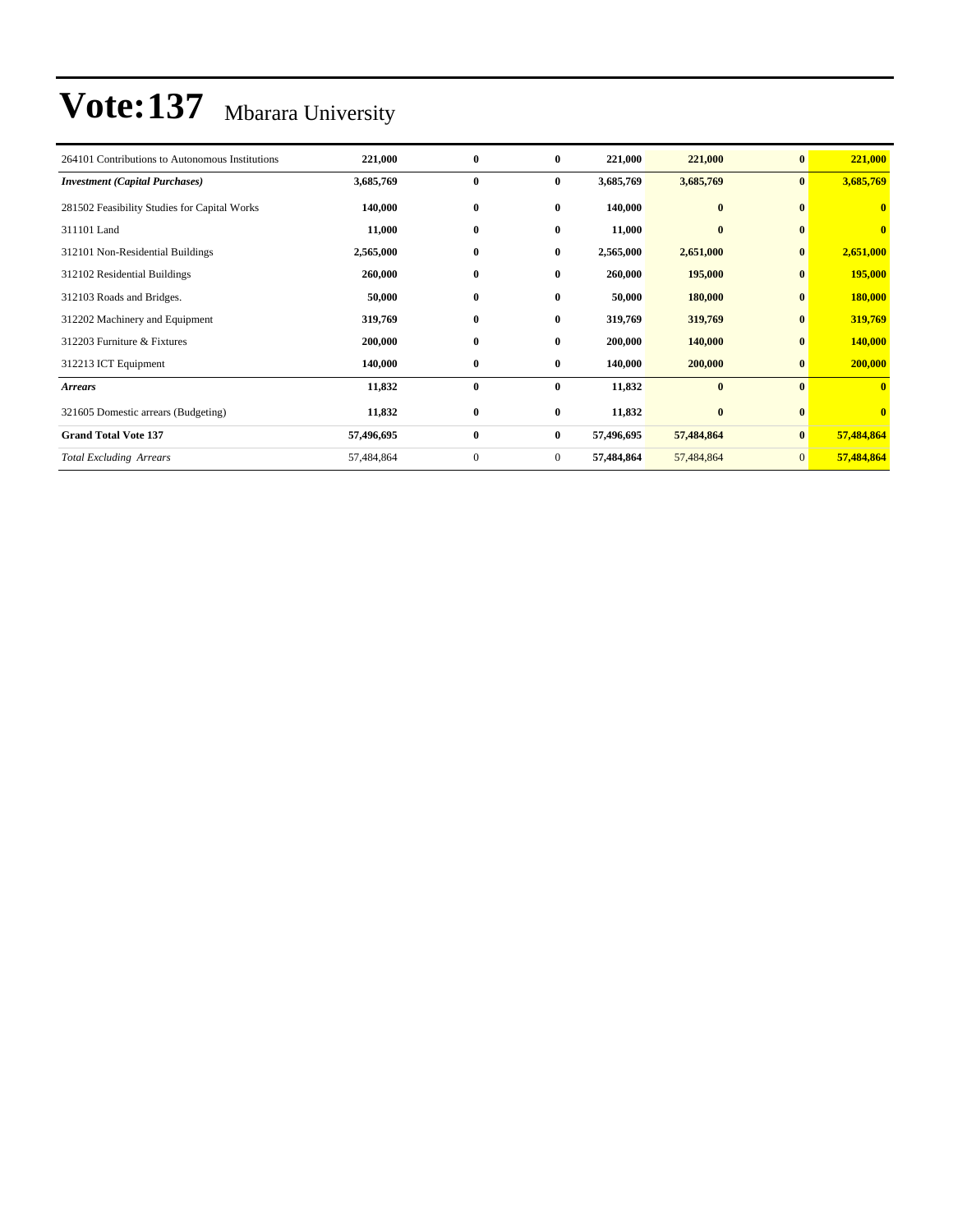#### **Table V4: Detailed Estimates by Sub-SubProgramme, Department,Project and Budget Output and Item**

#### *Sub-SubProgrammme 13 Support Services Programme*

*Recurrent Budget Estimates*

#### **Department 01 Central Administration**

| Thousand Uganda Shillings                                                | 2020/21 Approved Budget<br>2021/22 Approved Estimates |           |                  |              |                       |           |               |
|--------------------------------------------------------------------------|-------------------------------------------------------|-----------|------------------|--------------|-----------------------|-----------|---------------|
| <b>Outputs Provided</b>                                                  | Wage                                                  | Non Wage  | AIA              | <b>Total</b> | Wage                  | Non Wage  | <b>Total</b>  |
| <b>Budget Output 071301 Administrative Services</b>                      |                                                       |           |                  |              |                       |           |               |
| 211103 Allowances (Inc. Casuals, Temporary)                              | $\boldsymbol{0}$                                      | 222,541   | $\overline{0}$   | 222,541      | $\mathbf{0}$          | 270,496   | 270,496       |
| 213002 Incapacity, death benefits and funeral expenses                   | $\boldsymbol{0}$                                      | 10,500    | $\overline{0}$   | 10,500       | $\mathbf{0}$          | 13,478    | 13,478        |
| 213004 Gratuity Expenses                                                 | $\boldsymbol{0}$                                      | 729,284   | $\mathbf{0}$     | 729,284      | $\mathbf{0}$          | 461,693   | 461,693       |
| 221001 Advertising and Public Relations                                  | $\boldsymbol{0}$                                      | 31,000    | $\boldsymbol{0}$ | 31,000       | $\mathbf{0}$          | 31,000    | 31,000        |
| 221002 Workshops and Seminars                                            | $\boldsymbol{0}$                                      | 8,800     | $\boldsymbol{0}$ | 8,800        | $\mathbf{0}$          | 7,000     | 7,000         |
| 221003 Staff Training                                                    | $\boldsymbol{0}$                                      | 4,000     | $\overline{0}$   | 4,000        | $\mathbf{0}$          | 6,000     | 6,000         |
| 221006 Commissions and related charges                                   | $\boldsymbol{0}$                                      | 375,812   | $\overline{0}$   | 375,812      | $\mathbf{0}$          | 473,085   | 473,085       |
| 221007 Books, Periodicals & Newspapers                                   | $\boldsymbol{0}$                                      | 7,580     | $\mathbf{0}$     | 7,580        | $\mathbf{0}$          | 7,600     | 7,600         |
| 221008 Computer supplies and Information Technology (IT)                 | $\boldsymbol{0}$                                      | 32,950    | $\boldsymbol{0}$ | 32,950       | $\mathbf{0}$          | 32,650    | 32,650        |
| 221009 Welfare and Entertainment                                         | $\boldsymbol{0}$                                      | 56,470    | $\boldsymbol{0}$ | 56,470       | $\mathbf{0}$          | 54,170    | 54,170        |
| 221011 Printing, Stationery, Photocopying and Binding                    | $\boldsymbol{0}$                                      | 29,274    | $\mathbf{0}$     | 29,274       | $\mathbf{0}$          | 35,532    | 35,532        |
| 221012 Small Office Equipment                                            | $\boldsymbol{0}$                                      | 6,928     | $\boldsymbol{0}$ | 6,928        | $\mathbf{0}$          | 6,538     | 6,538         |
| 222001 Telecommunications                                                | $\boldsymbol{0}$                                      | 15,480    | $\mathbf{0}$     | 15,480       | $\mathbf{0}$          | 21,360    | 21,360        |
| 222002 Postage and Courier                                               | $\boldsymbol{0}$                                      | 300       | $\overline{0}$   | 300          | $\mathbf{0}$          | 300       | 300           |
| 222003 Information and communications technology (ICT)                   | $\boldsymbol{0}$                                      | 315,428   | $\mathbf{0}$     | 315,428      | $\mathbf{0}$          | 335,228   | 335,228       |
| 223003 Rent – (Produced Assets) to private entities                      | $\boldsymbol{0}$                                      | 30,000    | $\overline{0}$   | 30,000       | $\mathbf{0}$          | 30,000    | 30,000        |
| 223004 Guard and Security services                                       | $\mathbf{0}$                                          | 130,005   | $\overline{0}$   | 130,005      | $\mathbf{0}$          | 152,661   | 152,661       |
| 223005 Electricity                                                       | $\boldsymbol{0}$                                      | 413,800   | $\mathbf{0}$     | 413,800      | $\mathbf{0}$          | 457,662   | 457,662       |
| 223006 Water                                                             | $\boldsymbol{0}$                                      | 236,000   | $\boldsymbol{0}$ | 236,000      | $\mathbf{0}$          | 274,928   | 274,928       |
| 224001 Medical Supplies                                                  | $\boldsymbol{0}$                                      | 22,500    | $\boldsymbol{0}$ | 22,500       | $\mathbf{0}$          | 22,500    | 22,500        |
| 224004 Cleaning and Sanitation                                           | $\boldsymbol{0}$                                      | 2,700     | $\overline{0}$   | 2,700        | $\mathbf{0}$          | 2,700     | 2,700         |
| 224005 Uniforms, Beddings and Protective Gear                            | $\boldsymbol{0}$                                      | 4,698     | $\overline{0}$   | 4,698        | $\mathbf{0}$          | 4,698     | 4,698         |
| 226001 Insurances                                                        | $\boldsymbol{0}$                                      | 39,070    | $\mathbf{0}$     | 39,070       | $\mathbf{0}$          | 39,070    | 39,070        |
| 227001 Travel inland                                                     | $\boldsymbol{0}$                                      | 92,926    | $\boldsymbol{0}$ | 92,926       | $\mathbf{0}$          | 110,720   | 110,720       |
| 227002 Travel abroad                                                     | $\boldsymbol{0}$                                      | 130,094   | $\mathbf{0}$     | 130,094      | $\mathbf{0}$          | 40,296    | 40,296        |
| 227004 Fuel, Lubricants and Oils                                         | $\boldsymbol{0}$                                      | 146,400   | $\mathbf{0}$     | 146,400      | $\mathbf{0}$          | 150,000   | 150,000       |
| 228002 Maintenance - Vehicles                                            | $\boldsymbol{0}$                                      | 138,640   | $\mathbf{0}$     | 138,640      | $\mathbf{0}$          | 149,540   | 149,540       |
| 228003 Maintenance – Machinery, Equipment & Furniture                    | $\boldsymbol{0}$                                      | 19,500    | $\boldsymbol{0}$ | 19,500       | $\mathbf{0}$          | 18,500    | 18,500        |
| 282101 Donations                                                         | $\boldsymbol{0}$                                      | 1,000     | $\overline{0}$   | 1,000        | $\boldsymbol{0}$      | 3,000     | 3,000         |
| 282102 Fines and Penalties/ Court wards                                  | $\boldsymbol{0}$                                      | 110,000   | $\boldsymbol{0}$ | 110,000      | $\boldsymbol{0}$      | 110,000   | 110,000       |
| 282103 Scholarships and related costs                                    | $\boldsymbol{0}$                                      | 245,000   | $\boldsymbol{0}$ | 245,000      | $\mathbf{0}$          | 231,000   | 231,000       |
| <b>Total Cost of Budget Output 01</b>                                    | 0                                                     | 3,608,679 | 0                | 3,608,679    | $\boldsymbol{\theta}$ | 3,553,406 | 3,553,406     |
| <b>Budget Output 071302 Financial Management and Accounting Services</b> |                                                       |           |                  |              |                       |           |               |
| 211103 Allowances (Inc. Casuals, Temporary)                              | $\boldsymbol{0}$                                      | 5,040     | $\boldsymbol{0}$ | 5,040        | $\mathbf{0}$          | 1,440     | 1,440         |
| 221002 Workshops and Seminars                                            | $\boldsymbol{0}$                                      | 7,930     | $\boldsymbol{0}$ | 7,930        | $\boldsymbol{0}$      | 12,130    | <b>12,130</b> |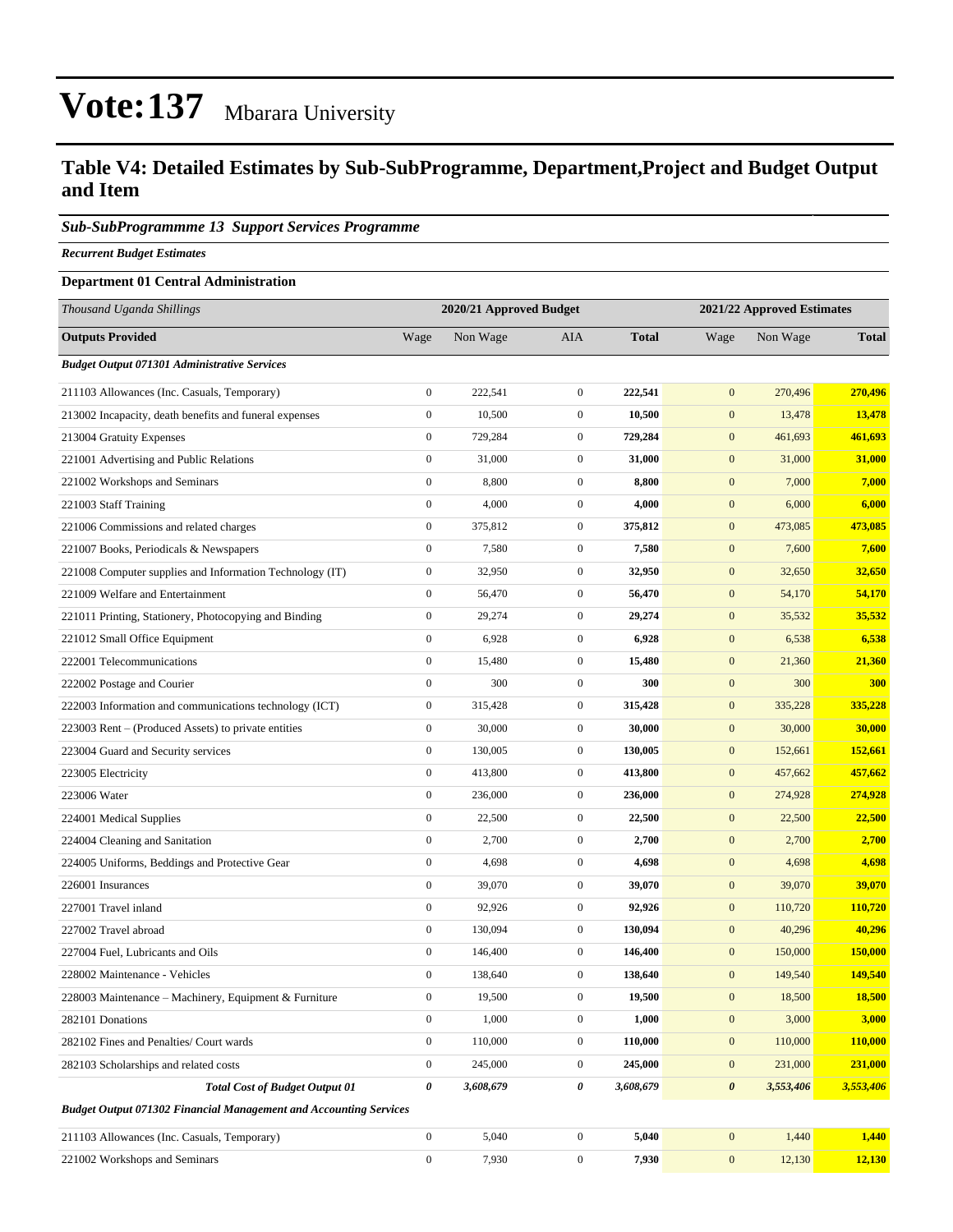| 221003 Staff Training                                        | $\boldsymbol{0}$ | 6,600   | $\mathbf{0}$     | 6,600   | 6,600<br>$\mathbf{0}$                | 6,600                   |
|--------------------------------------------------------------|------------------|---------|------------------|---------|--------------------------------------|-------------------------|
| 221007 Books, Periodicals & Newspapers                       | $\mathbf{0}$     | 720     | $\overline{0}$   | 720     | $\mathbf{0}$<br>720                  | 720                     |
| 221008 Computer supplies and Information Technology (IT)     | $\boldsymbol{0}$ | 6,740   | $\mathbf{0}$     | 6,740   | $\mathbf{0}$<br>6,740                | 6,740                   |
| 221009 Welfare and Entertainment                             | $\boldsymbol{0}$ | 3,273   | $\mathbf{0}$     | 3,273   | $\mathbf{0}$<br>3,273                | 3,273                   |
| 221011 Printing, Stationery, Photocopying and Binding        | $\boldsymbol{0}$ | 7,310   | $\mathbf{0}$     | 7,310   | $\mathbf{0}$<br>8,055                | 8,055                   |
| 221012 Small Office Equipment                                | $\boldsymbol{0}$ | 800     | $\mathbf{0}$     | 800     | $\mathbf{0}$<br>800                  | 800                     |
| 221016 IFMS Recurrent costs                                  | $\boldsymbol{0}$ | 50,745  | $\mathbf{0}$     | 50,745  | $\mathbf{0}$<br>162,538              | 162,538                 |
| 222001 Telecommunications                                    | $\boldsymbol{0}$ | 4,320   | $\mathbf{0}$     | 4,320   | $\mathbf{0}$<br>4,320                | 4,320                   |
| 224004 Cleaning and Sanitation                               | $\boldsymbol{0}$ | 1,000   | $\mathbf{0}$     | 1,000   | $\mathbf{0}$<br>4,960                | 4,960                   |
| 227001 Travel inland                                         | $\boldsymbol{0}$ | 29,219  | $\mathbf{0}$     | 29,219  | $\mathbf{0}$<br>31,418               | 31,418                  |
| 227002 Travel abroad                                         | $\boldsymbol{0}$ | 12,787  | $\mathbf{0}$     | 12,787  | $\mathbf{0}$<br>$\overline{0}$       | $\bf{0}$                |
| 227004 Fuel, Lubricants and Oils                             | $\boldsymbol{0}$ | 10,200  | $\overline{0}$   | 10,200  | $\mathbf{0}$<br>10,200               | 10,200                  |
| 228002 Maintenance - Vehicles                                | $\boldsymbol{0}$ | 11,500  | $\mathbf{0}$     | 11,500  | $\mathbf{0}$<br>11,500               | 11,500                  |
| 228003 Maintenance – Machinery, Equipment & Furniture        | $\boldsymbol{0}$ | 1,000   | $\mathbf{0}$     | 1,000   | $\mathbf{0}$<br>1,000                | 1,000                   |
| 282103 Scholarships and related costs                        | $\boldsymbol{0}$ | 160,060 | $\mathbf{0}$     | 160,060 | $\mathbf{0}$<br>135,912              | 135,912                 |
| <b>Total Cost of Budget Output 02</b>                        | 0                | 319,244 | 0                | 319,244 | $\boldsymbol{\theta}$<br>401,605     | 401,605                 |
| <b>Budget Output 071303 Procurement Services</b>             |                  |         |                  |         |                                      |                         |
| 221002 Workshops and Seminars                                | $\boldsymbol{0}$ | 6,400   | $\overline{0}$   | 6,400   | $\mathbf{0}$<br>$\mathbf{0}$         | $\overline{\mathbf{0}}$ |
| 221003 Staff Training                                        | $\boldsymbol{0}$ | 3,000   | $\mathbf{0}$     | 3,000   | $\mathbf{0}$<br>9,400                | 9,400                   |
| 221009 Welfare and Entertainment                             | $\boldsymbol{0}$ | 2,400   | $\mathbf{0}$     | 2,400   | $\mathbf{0}$<br>2,400                | 2,400                   |
| 221011 Printing, Stationery, Photocopying and Binding        | $\boldsymbol{0}$ | 10,890  | $\mathbf{0}$     | 10,890  | $\mathbf{0}$<br>12,000               | 12,000                  |
| 221012 Small Office Equipment                                | $\boldsymbol{0}$ | 1,000   | $\mathbf{0}$     | 1,000   | $\mathbf{0}$<br>$\boldsymbol{0}$     | $\bf{0}$                |
| 222001 Telecommunications                                    | $\boldsymbol{0}$ | 6,000   | $\overline{0}$   | 6,000   | $\mathbf{0}$<br>6,000                | 6,000                   |
| 224004 Cleaning and Sanitation                               | $\boldsymbol{0}$ | 1,200   | $\mathbf{0}$     | 1,200   | $\mathbf{0}$<br>1,200                | 1,200                   |
| 227001 Travel inland                                         | $\boldsymbol{0}$ | 5,580   | $\mathbf{0}$     | 5,580   | $\mathbf{0}$<br>6,000                | 6,000                   |
| 227004 Fuel, Lubricants and Oils                             | $\boldsymbol{0}$ | 12,000  | $\boldsymbol{0}$ | 12,000  | $\mathbf{0}$<br>11,470               | 11,470                  |
| <b>Total Cost of Budget Output 03</b>                        | 0                | 48,470  | 0                | 48,470  | $\boldsymbol{\theta}$<br>48,470      | 48,470                  |
| <b>Budget Output 071304 Planning and Monitoring Services</b> |                  |         |                  |         |                                      |                         |
|                                                              | $\boldsymbol{0}$ |         | $\overline{0}$   |         | $\mathbf{0}$                         |                         |
| 221002 Workshops and Seminars                                |                  | 7,600   |                  | 7,600   | 7,600                                | 7,600                   |
| 221003 Staff Training                                        | $\mathbf{0}$     | 3,000   | $\mathbf{0}$     | 3,000   | $\mathbf{0}$<br>3,000                | 3,000                   |
| 221008 Computer supplies and Information Technology (IT)     | $\boldsymbol{0}$ | 2,550   | $\boldsymbol{0}$ | 2,550   | 4,400<br>$\boldsymbol{0}$            | 4,400                   |
| 221009 Welfare and Entertainment                             | $\boldsymbol{0}$ | 8,320   | $\boldsymbol{0}$ | 8,320   | $\mathbf{0}$<br>8,920                | 8,920                   |
| 221011 Printing, Stationery, Photocopying and Binding        | $\boldsymbol{0}$ | 6,492   | $\mathbf{0}$     | 6,492   | $\boldsymbol{0}$<br>7,766            | 7,766                   |
| 221012 Small Office Equipment                                | $\boldsymbol{0}$ | 515     | $\boldsymbol{0}$ | 515     | $\boldsymbol{0}$<br>615              | 615                     |
| 222001 Telecommunications                                    | $\boldsymbol{0}$ | 2,400   | $\boldsymbol{0}$ | 2,400   | $\mathbf{0}$<br>3,000                | 3,000                   |
| 224004 Cleaning and Sanitation                               | $\boldsymbol{0}$ | 100     | $\boldsymbol{0}$ | 100     | $\mathbf{0}$<br>135                  | 135                     |
| 227001 Travel inland                                         | $\boldsymbol{0}$ | 5,961   | $\boldsymbol{0}$ | 5,961   | $\boldsymbol{0}$<br>6,820            | 6,820                   |
| 227002 Travel abroad                                         | $\boldsymbol{0}$ | 6,678   | $\mathbf{0}$     | 6,678   | $\boldsymbol{0}$<br>$\boldsymbol{0}$ | $\mathbf{0}$            |
| 227004 Fuel, Lubricants and Oils                             | $\boldsymbol{0}$ | 8,100   | $\boldsymbol{0}$ | 8,100   | $\boldsymbol{0}$<br>9,460            | 9,460                   |
| 228003 Maintenance - Machinery, Equipment & Furniture        | $\boldsymbol{0}$ | 4,000   | $\boldsymbol{0}$ | 4,000   | $\boldsymbol{0}$<br>4,000            | 4,000                   |
| <b>Total Cost of Budget Output 04</b>                        | 0                | 55,716  | 0                | 55,716  | $\boldsymbol{\theta}$<br>55,716      | 55,716                  |
| <b>Budget Output 071305 Audit</b>                            |                  |         |                  |         |                                      |                         |
| 211103 Allowances (Inc. Casuals, Temporary)                  | $\boldsymbol{0}$ | 7,600   | $\boldsymbol{0}$ | 7,600   | $\mathbf{0}$<br>2,400                | 2,400                   |
| 221002 Workshops and Seminars                                | $\boldsymbol{0}$ | 1,000   | $\mathbf{0}$     | 1,000   | $\boldsymbol{0}$<br>$\mathbf{0}$     | $\bf{0}$                |
| 221003 Staff Training                                        | $\boldsymbol{0}$ | 5,000   | $\boldsymbol{0}$ | 5,000   | $\boldsymbol{0}$<br>6,800            | 6,800                   |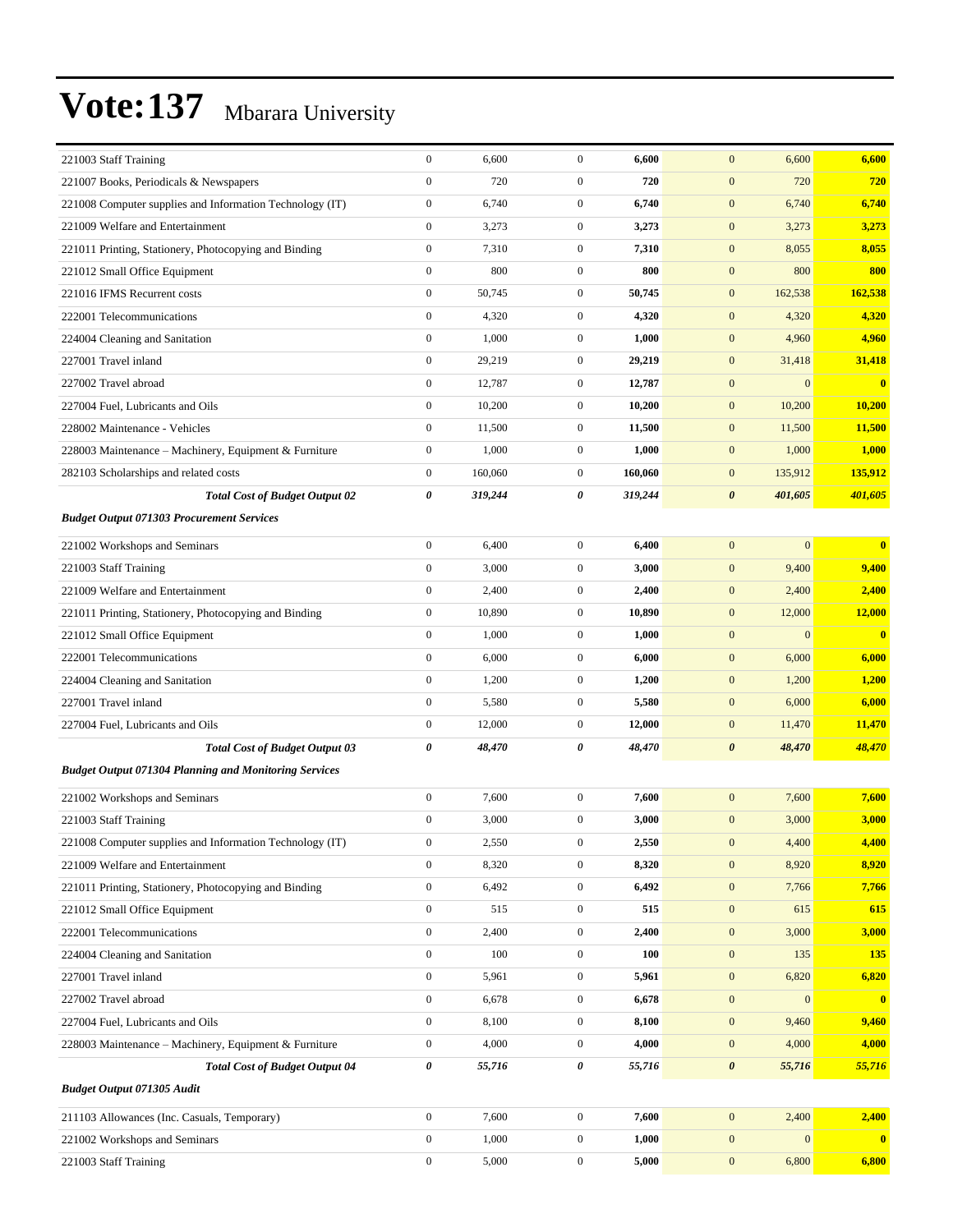| 221008 Computer supplies and Information Technology (IT)       | $\mathbf{0}$     | 1,000   | $\overline{0}$   | 1,000   | 1,600<br>$\mathbf{0}$            | 1,600                   |
|----------------------------------------------------------------|------------------|---------|------------------|---------|----------------------------------|-------------------------|
| 221009 Welfare and Entertainment                               | $\mathbf{0}$     | 700     | $\boldsymbol{0}$ | 700     | $\mathbf{0}$<br>1,600            | 1,600                   |
| 221011 Printing, Stationery, Photocopying and Binding          | $\boldsymbol{0}$ | 1,815   | 0                | 1,815   | $\mathbf{0}$<br>1,478            | 1,478                   |
| 221012 Small Office Equipment                                  | $\boldsymbol{0}$ | 700     | $\boldsymbol{0}$ | 700     | $\mathbf{0}$<br>1,700            | 1,700                   |
| 222001 Telecommunications                                      | $\mathbf{0}$     | 600     | $\boldsymbol{0}$ | 600     | $\mathbf{0}$<br>1,560            | 1,560                   |
| 224004 Cleaning and Sanitation                                 | $\mathbf{0}$     | 300     | $\boldsymbol{0}$ | 300     | $\mathbf{0}$<br>142              | 142                     |
| 227001 Travel inland                                           | $\mathbf{0}$     | 13,392  | $\boldsymbol{0}$ | 13,392  | $\mathbf{0}$<br>16,200           | 16,200                  |
| 227002 Travel abroad                                           | $\boldsymbol{0}$ | 9,360   | $\boldsymbol{0}$ | 9,360   | $\mathbf{0}$<br>$\mathbf{0}$     | $\mathbf{0}$            |
| 227004 Fuel, Lubricants and Oils                               | $\boldsymbol{0}$ | 6,000   | $\boldsymbol{0}$ | 6,000   | $\mathbf{0}$<br>13,200           | 13,200                  |
| 228003 Maintenance – Machinery, Equipment & Furniture          | $\boldsymbol{0}$ | 300     | $\boldsymbol{0}$ | 300     | $\mathbf{0}$<br>300              | <b>300</b>              |
| <b>Total Cost of Budget Output 05</b>                          | $\pmb{\theta}$   | 47,767  | 0                | 47,767  | $\boldsymbol{\theta}$<br>46,980  | 46,980                  |
| <b>Budget Output 071307 Estates and Works</b>                  |                  |         |                  |         |                                  |                         |
| 211103 Allowances (Inc. Casuals, Temporary)                    | $\boldsymbol{0}$ | 5,000   | $\boldsymbol{0}$ | 5,000   | $\mathbf{0}$<br>8,000            | 8,000                   |
| 221009 Welfare and Entertainment                               | $\mathbf{0}$     | 3,600   | $\boldsymbol{0}$ | 3,600   | $\mathbf{0}$<br>3,600            | 3,600                   |
| 221011 Printing, Stationery, Photocopying and Binding          | $\boldsymbol{0}$ | 5,899   | $\boldsymbol{0}$ | 5,899   | $\mathbf{0}$<br>6,500            | 6,500                   |
| 222001 Telecommunications                                      | $\boldsymbol{0}$ | 3,000   | $\boldsymbol{0}$ | 3,000   | $\mathbf{0}$<br>6,000            | 6,000                   |
| 223001 Property Expenses                                       | $\boldsymbol{0}$ | 429,793 | $\mathbf{0}$     | 429,793 | $\mathbf{0}$<br>460,042          | 460,042                 |
| 224005 Uniforms, Beddings and Protective Gear                  | $\boldsymbol{0}$ | 3,000   | $\boldsymbol{0}$ | 3,000   | $\mathbf{0}$<br>3,000            | 3,000                   |
| 225001 Consultancy Services- Short term                        | $\boldsymbol{0}$ | 80,000  | $\boldsymbol{0}$ | 80,000  | $\mathbf{0}$<br>40,000           | 40,000                  |
| 227001 Travel inland                                           | $\boldsymbol{0}$ | 10,230  | $\boldsymbol{0}$ | 10,230  | $\mathbf{0}$<br>11,000           | 11,000                  |
| 227002 Travel abroad                                           | $\boldsymbol{0}$ | 8,550   | $\mathbf{0}$     | 8,550   | $\mathbf{0}$<br>$\mathbf{0}$     | $\overline{\mathbf{0}}$ |
| 227004 Fuel, Lubricants and Oils                               | $\boldsymbol{0}$ | 9,000   | $\boldsymbol{0}$ | 9,000   | $\mathbf{0}$<br>9,000            | 9,000                   |
| 228001 Maintenance - Civil                                     | $\boldsymbol{0}$ | 78,570  | $\boldsymbol{0}$ | 78,570  | $\mathbf{0}$<br>80,000           | 80,000                  |
| 228003 Maintenance - Machinery, Equipment & Furniture          | $\boldsymbol{0}$ | 50,000  | $\boldsymbol{0}$ | 50,000  | $\mathbf{0}$<br>50,000           | 50,000                  |
| <b>Total Cost of Budget Output 07</b>                          | 0                | 686,642 | 0                | 686,642 | $\boldsymbol{\theta}$<br>677,142 | 677,142                 |
| <b>Budget Output 071309 Academic Affairs (Inc.Convocation)</b> |                  |         |                  |         |                                  |                         |
| 211103 Allowances (Inc. Casuals, Temporary)                    | $\boldsymbol{0}$ | 19,500  | $\boldsymbol{0}$ | 19,500  | $\mathbf{0}$<br>16,980           | 16,980                  |
| 221001 Advertising and Public Relations                        | $\boldsymbol{0}$ | 56,182  | $\boldsymbol{0}$ | 56,182  | $\mathbf{0}$<br>56,182           | 56,182                  |
| 221002 Workshops and Seminars                                  | $\mathbf{0}$     | 9,900   | $\boldsymbol{0}$ | 9,900   | $\mathbf{0}$<br>9,900            | 9,900                   |
| 221006 Commissions and related charges                         | $\boldsymbol{0}$ | 126,552 | $\boldsymbol{0}$ | 126,552 | $\mathbf{0}$<br>133,152          | 133,152                 |
| 221008 Computer supplies and Information Technology (IT)       | $\mathbf{0}$     | 37,583  | 0                | 37,583  | 37,583<br>$\boldsymbol{0}$       | 37,583                  |
| 221009 Welfare and Entertainment                               | $\boldsymbol{0}$ | 18,900  | $\boldsymbol{0}$ | 18,900  | $\mathbf{0}$<br>13,500           | <b>13,500</b>           |
| 221011 Printing, Stationery, Photocopying and Binding          | $\boldsymbol{0}$ | 176,883 | $\boldsymbol{0}$ | 176,883 | $\mathbf{0}$<br>146,883          | 146,883                 |
| 221012 Small Office Equipment                                  | $\boldsymbol{0}$ | 1,470   | $\boldsymbol{0}$ | 1,470   | $\boldsymbol{0}$<br>1,470        | 1,470                   |
| 222001 Telecommunications                                      | $\boldsymbol{0}$ | 4,800   | $\boldsymbol{0}$ | 4,800   | $\mathbf{0}$<br>4,800            | 4,800                   |
| 224004 Cleaning and Sanitation                                 | $\boldsymbol{0}$ | 461     | $\boldsymbol{0}$ | 461     | $\mathbf{0}$<br>461              | 461                     |
| 227001 Travel inland                                           | $\boldsymbol{0}$ | 21,074  | $\boldsymbol{0}$ | 21,074  | $\boldsymbol{0}$<br>21,074       | 21,074                  |
| 227002 Travel abroad                                           | $\boldsymbol{0}$ | 9,000   | $\boldsymbol{0}$ | 9,000   | $\boldsymbol{0}$<br>$\bf{0}$     | $\overline{\mathbf{0}}$ |
| 227004 Fuel, Lubricants and Oils                               | $\boldsymbol{0}$ | 41,140  | $\boldsymbol{0}$ | 41,140  | $\boldsymbol{0}$<br>41,140       | 41,140                  |
| 228002 Maintenance - Vehicles                                  | $\boldsymbol{0}$ | 8,100   | $\boldsymbol{0}$ | 8,100   | $\mathbf{0}$<br>10,100           | 10,100                  |
| 228003 Maintenance - Machinery, Equipment & Furniture          | $\boldsymbol{0}$ | 11,000  | $\boldsymbol{0}$ | 11,000  | $\mathbf{0}$<br>11,000           | 11,000                  |
| 282103 Scholarships and related costs                          | $\boldsymbol{0}$ | 220,680 | $\boldsymbol{0}$ | 220,680 | 250,000<br>$\bf{0}$              | 250,000                 |
| <b>Total Cost of Budget Output 09</b>                          | 0                | 763,225 | 0                | 763,225 | $\boldsymbol{\theta}$<br>754,225 | 754,225                 |
| <b>Budget Output 071310 Library Affairs</b>                    |                  |         |                  |         |                                  |                         |
| 211103 Allowances (Inc. Casuals, Temporary)                    | $\boldsymbol{0}$ | 10,000  | $\boldsymbol{0}$ | 10,000  | $\boldsymbol{0}$<br>9,252        | 9,252                   |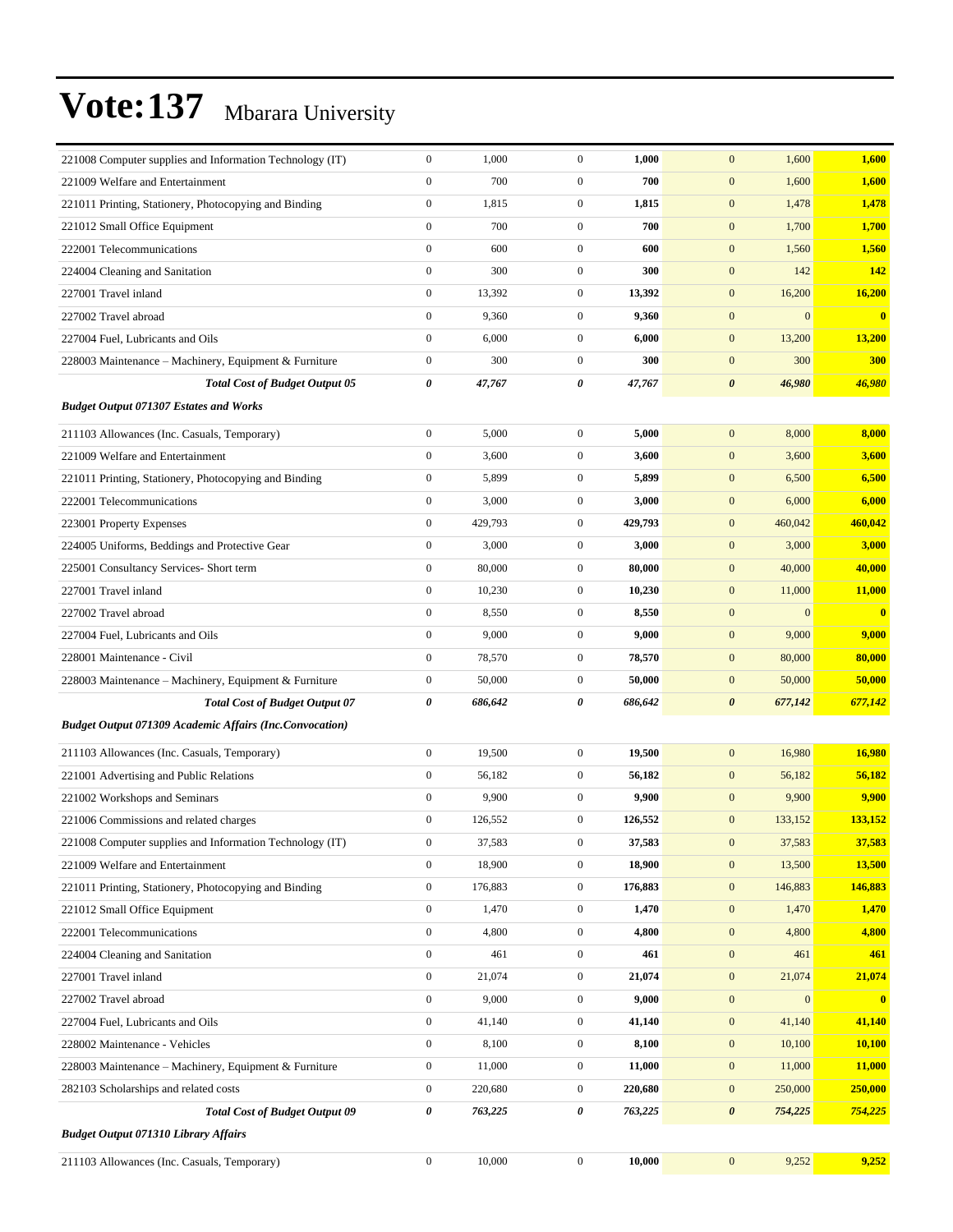| 221002 Workshops and Seminars                                                | $\boldsymbol{0}$ | 2,400            | $\boldsymbol{0}$ | 2,400     | $\mathbf{0}$<br>2,400              | 2,400                                   |
|------------------------------------------------------------------------------|------------------|------------------|------------------|-----------|------------------------------------|-----------------------------------------|
| 221007 Books, Periodicals & Newspapers                                       | $\boldsymbol{0}$ | 5,475            | $\boldsymbol{0}$ | 5,475     | $\mathbf{0}$<br>5,550              | 5,550                                   |
| 221009 Welfare and Entertainment                                             | $\boldsymbol{0}$ | 9,600            | $\boldsymbol{0}$ | 9,600     | $\mathbf{0}$<br>10,800             | 10,800                                  |
| 221011 Printing, Stationery, Photocopying and Binding                        | $\mathbf{0}$     | 7,800            | $\boldsymbol{0}$ | 7,800     | $\mathbf{0}$<br>7,915              | 7,915                                   |
| 221012 Small Office Equipment                                                | $\boldsymbol{0}$ | 3,000            | $\boldsymbol{0}$ | 3,000     | $\mathbf{0}$<br>1,800              | 1,800                                   |
| 222001 Telecommunications                                                    | $\boldsymbol{0}$ | 1,440            | $\boldsymbol{0}$ | 1,440     | $\mathbf{0}$<br>1,680              | 1,680                                   |
| 224004 Cleaning and Sanitation                                               | $\boldsymbol{0}$ | 4,000            | $\boldsymbol{0}$ | 4,000     | $\mathbf{0}$<br>8,000              | 8,000                                   |
| 227001 Travel inland                                                         | $\boldsymbol{0}$ | 4,883            | $\mathbf{0}$     | 4,883     | $\mathbf{0}$<br>5,400              | 5,400                                   |
| 227002 Travel abroad                                                         | $\mathbf{0}$     | 5,400            | $\boldsymbol{0}$ | 5,400     | $\mathbf{0}$                       | $\mathbf{0}$<br>$\bf{0}$                |
| 227004 Fuel. Lubricants and Oils                                             | $\mathbf{0}$     | 4,800            | $\boldsymbol{0}$ | 4,800     | $\mathbf{0}$<br>6,000              | 6,000                                   |
| 228003 Maintenance - Machinery, Equipment & Furniture                        | $\boldsymbol{0}$ | 4,500            | $\boldsymbol{0}$ | 4,500     | $\mathbf{0}$<br>4,500              | 4,500                                   |
| 282103 Scholarships and related costs                                        | $\boldsymbol{0}$ | $\boldsymbol{0}$ | $\mathbf{0}$     | $\bf{0}$  | $\mathbf{0}$<br>14,000             | 14,000                                  |
| <b>Total Cost of Budget Output 10</b>                                        | $\pmb{\theta}$   | 63,297           | 0                | 63,297    | $\boldsymbol{\theta}$<br>77,297    | 77,297                                  |
| Budget Output 071311 Student Affairs (Sports affairs, guild affairs, chapel) |                  |                  |                  |           |                                    |                                         |
|                                                                              |                  |                  |                  |           |                                    |                                         |
| 211103 Allowances (Inc. Casuals, Temporary)                                  | $\boldsymbol{0}$ | 6,500            | $\boldsymbol{0}$ | 6,500     | $\mathbf{0}$<br>6,500              | 6,500                                   |
| 221002 Workshops and Seminars                                                | $\boldsymbol{0}$ | 42,500           | $\mathbf{0}$     | 42,500    | $\mathbf{0}$<br>43,300             | 43,300                                  |
| 221003 Staff Training                                                        | $\boldsymbol{0}$ | 6,000            | $\boldsymbol{0}$ | 6,000     | $\boldsymbol{0}$<br>6,000          | 6,000                                   |
| 221007 Books, Periodicals & Newspapers                                       | $\mathbf{0}$     | 720              | $\boldsymbol{0}$ | 720       | $\mathbf{0}$<br>720                | 720                                     |
| 221008 Computer supplies and Information Technology (IT)                     | $\boldsymbol{0}$ | 4,531            | $\boldsymbol{0}$ | 4,531     | $\mathbf{0}$<br>5,531              | 5,531                                   |
| 221009 Welfare and Entertainment                                             | $\boldsymbol{0}$ | 11,500           | $\boldsymbol{0}$ | 11,500    | $\mathbf{0}$<br>11,500             | 11,500                                  |
| 221011 Printing, Stationery, Photocopying and Binding                        | $\boldsymbol{0}$ | 8,030            | $\mathbf{0}$     | 8,030     | $\mathbf{0}$<br>10,081             | 10,081                                  |
| 221012 Small Office Equipment                                                | $\boldsymbol{0}$ | 1,000            | $\boldsymbol{0}$ | 1,000     | $\boldsymbol{0}$<br>1,000          | 1,000                                   |
| 222001 Telecommunications                                                    | $\mathbf{0}$     | 2,032            | $\mathbf{0}$     | 2,032     | $\mathbf{0}$<br>2,032              | 2,032                                   |
| 224001 Medical Supplies                                                      | $\boldsymbol{0}$ | 9,300            | $\boldsymbol{0}$ | 9,300     | $\mathbf{0}$<br>11,300             | 11,300                                  |
| 224004 Cleaning and Sanitation                                               | $\boldsymbol{0}$ | 48,640           | $\boldsymbol{0}$ | 48,640    | $\mathbf{0}$<br>43,640             | 43,640                                  |
| 227001 Travel inland                                                         | $\boldsymbol{0}$ | 6,910            | $\mathbf{0}$     | 6,910     | $\mathbf{0}$<br>7,430              | 7,430                                   |
| 227002 Travel abroad                                                         | $\boldsymbol{0}$ | 7,200            | $\boldsymbol{0}$ | 7,200     | $\boldsymbol{0}$                   | $\mathbf{0}$<br>$\overline{\mathbf{0}}$ |
| 227004 Fuel, Lubricants and Oils                                             | $\mathbf{0}$     | 13,168           | $\mathbf{0}$     | 13,168    | $\mathbf{0}$<br>14,168             | 14,168                                  |
| 228001 Maintenance - Civil                                                   | $\boldsymbol{0}$ | 2,000            | $\boldsymbol{0}$ | 2,000     | $\mathbf{0}$<br>4,000              | 4,000                                   |
| 228002 Maintenance - Vehicles                                                | $\mathbf{0}$     | 9,500            | $\boldsymbol{0}$ | 9,500     | $\mathbf{0}$<br>10,329             | 10,329                                  |
| 228003 Maintenance - Machinery, Equipment & Furniture                        | $\mathbf{0}$     | 1,000            | $\overline{0}$   | 1,000     | $\mathbf{0}$<br>1,000              | 1,000                                   |
| 282103 Scholarships and related costs                                        | $\boldsymbol{0}$ | 1,042,460        | $\boldsymbol{0}$ | 1,042,460 | 1,042,460<br>$\mathbf{0}$          | 1,042,460                               |
| <b>Total Cost of Budget Output 11</b>                                        | 0                | 1,222,991        | 0                | 1,222,991 | 1,220,991<br>$\boldsymbol{\theta}$ | 1,220,991                               |
| <b>Budget Output 071319 Human Resource Management Services</b>               |                  |                  |                  |           |                                    |                                         |
| 211101 General Staff Salaries                                                | 9,900,032        | $\boldsymbol{0}$ | $\mathbf{0}$     | 9,900,032 | 9,900,032                          | 9,900,032<br>$\mathbf{0}$               |
| 211103 Allowances (Inc. Casuals, Temporary)                                  | $\boldsymbol{0}$ | 576              | $\boldsymbol{0}$ | 576       | $\boldsymbol{0}$<br>576            | 576                                     |
| 212101 Social Security Contributions                                         | $\boldsymbol{0}$ | 990,003          | $\boldsymbol{0}$ | 990,003   | $\boldsymbol{0}$<br>990,003        | 990,003                                 |
| 221002 Workshops and Seminars                                                | $\boldsymbol{0}$ | 6,675            | $\boldsymbol{0}$ | 6,675     | $\boldsymbol{0}$<br>4,450          | 4,450                                   |
| 221003 Staff Training                                                        | $\boldsymbol{0}$ | 4,180            | $\boldsymbol{0}$ | 4,180     | $\boldsymbol{0}$<br>4,180          | 4,180                                   |
| 221007 Books, Periodicals & Newspapers                                       | $\boldsymbol{0}$ | 730              | $\boldsymbol{0}$ | 730       | $\mathbf{0}$<br>724                | 724                                     |
| 221008 Computer supplies and Information Technology (IT)                     | $\boldsymbol{0}$ | 4,940            | $\boldsymbol{0}$ | 4,940     | $\boldsymbol{0}$<br>3,940          | 3,940                                   |
| 221009 Welfare and Entertainment                                             | $\boldsymbol{0}$ | 6,160            | $\boldsymbol{0}$ | 6,160     | $\boldsymbol{0}$<br>8,260          | 8,260                                   |
| 221011 Printing, Stationery, Photocopying and Binding                        | $\boldsymbol{0}$ | 22,554           | $\boldsymbol{0}$ | 22,554    | $\boldsymbol{0}$<br>4,749          | 4,749                                   |
| 221012 Small Office Equipment                                                | $\boldsymbol{0}$ | 170              | $\boldsymbol{0}$ | 170       | $\boldsymbol{0}$<br>116            | <b>116</b>                              |
| 222001 Telecommunications                                                    | $\boldsymbol{0}$ | 5,400            | $\boldsymbol{0}$ | 5,400     | $\boldsymbol{0}$<br>5,400          | 5,400                                   |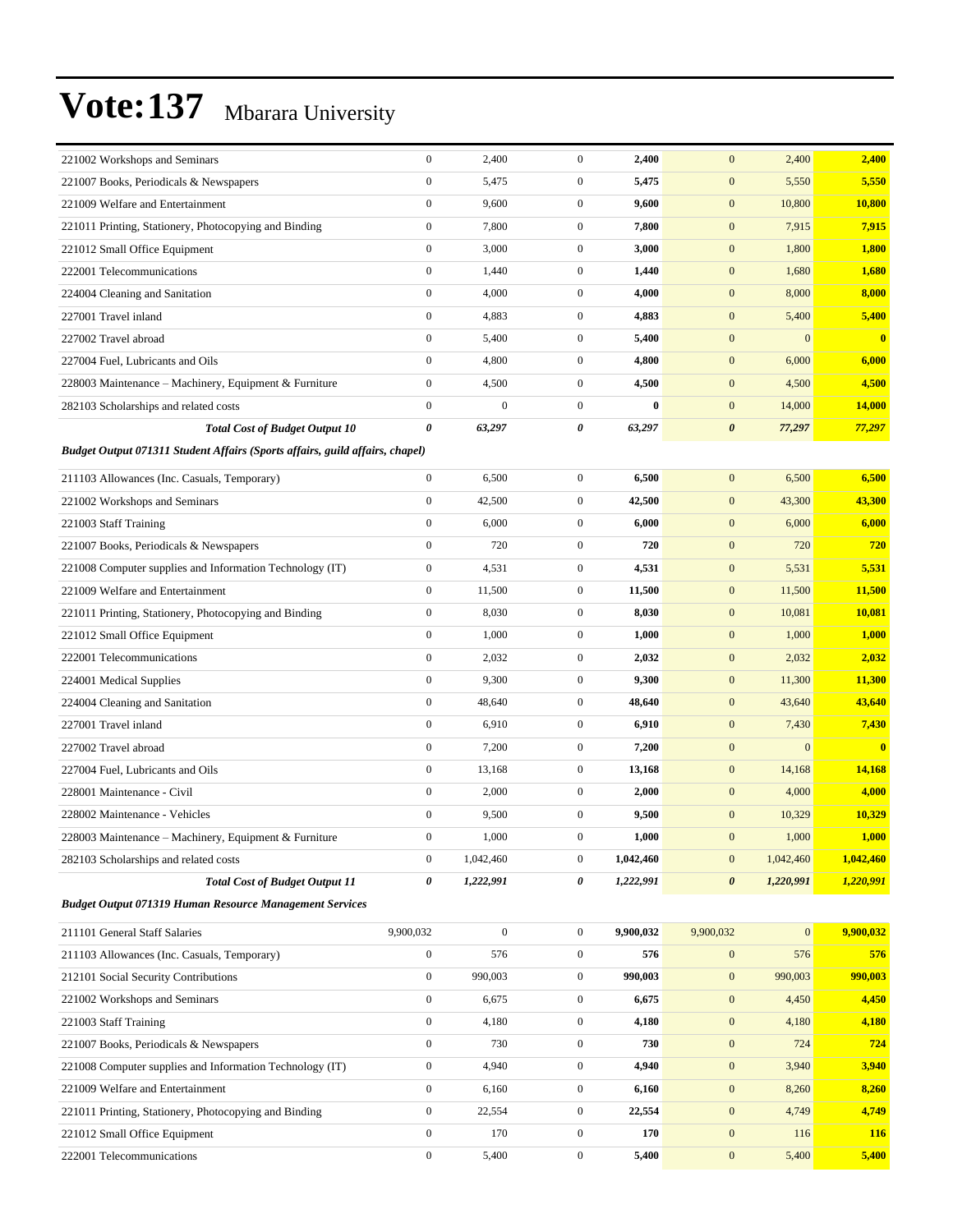| 224004 Cleaning and Sanitation                                                             | $\boldsymbol{0}$       | 384                     | $\mathbf{0}$     | 384          | $\overline{0}$         | 392                     | 392                   |
|--------------------------------------------------------------------------------------------|------------------------|-------------------------|------------------|--------------|------------------------|-------------------------|-----------------------|
| 225001 Consultancy Services- Short term                                                    | $\boldsymbol{0}$       | 4,000                   | $\mathbf{0}$     | 4,000        | $\mathbf{0}$           | 4,000                   | 4,000                 |
| 227001 Travel inland                                                                       | $\boldsymbol{0}$       | 17,298                  | $\mathbf{0}$     | 17,298       | $\mathbf{0}$           | 16,481                  | 16,481                |
| 227004 Fuel. Lubricants and Oils                                                           | $\boldsymbol{0}$       | 7,080                   | $\mathbf{0}$     | 7,080        | $\mathbf{0}$           | 7,080                   | 7,080                 |
| <b>Total Cost of Budget Output 19</b>                                                      | 9,900,032              | 1,070,150               | 0                | 10,970,182   | 9,900,032              | 1,050,350               | 10,950,382            |
| <b>Total Cost Of Outputs Provided</b>                                                      | 9,900,032              | 7,886,182               | $\bf{0}$         | 17,786,214   | 9,900,032              | 7,886,182               | 17,786,214            |
| <b>Outputs Funded</b>                                                                      | Wage                   | Non Wage                | AIA              | <b>Total</b> | Wage                   | Non Wage                | <b>Total</b>          |
| <b>Budget Output 071353 Guild Services</b>                                                 |                        |                         |                  |              |                        |                         |                       |
| 264101 Contributions to Autonomous Institutions                                            | $\boldsymbol{0}$       | 221,000                 | $\mathbf{0}$     | 221,000      | $\mathbf{0}$           | 221,000                 | 221,000               |
| o/w Transfer to Guild                                                                      | $\boldsymbol{\theta}$  | 76,000                  | 0                | 76,000       | $\boldsymbol{\theta}$  | $\boldsymbol{\theta}$   | $\bf{0}$              |
| o/w Sports and Games                                                                       | $\boldsymbol{\theta}$  | 145,000                 | $\theta$         | 145,000      | $\boldsymbol{\theta}$  | $\theta$                | $\bf{0}$              |
| o/w Transfers to Guild and sports Union                                                    | $\boldsymbol{\theta}$  | 0                       | 0                | $\bf{0}$     | $\boldsymbol{\theta}$  | 221,000                 | 221,000               |
| <b>Total Cost of Budget Output 53</b>                                                      | 0                      | 221,000                 | $\pmb{\theta}$   | 221,000      | $\pmb{\theta}$         | 221,000                 | 221,000               |
| <b>Total Cost Of Outputs Funded</b>                                                        | $\bf{0}$               | 221,000                 | $\bf{0}$         | 221,000      | $\pmb{0}$              | 221,000                 | 221,000               |
| <b>Arrears</b>                                                                             | Wage                   | Non Wage                | AIA              | <b>Total</b> | Wage                   | Non Wage                | <b>Total</b>          |
| <b>Budget Output 071399 Arrears</b>                                                        |                        |                         |                  |              |                        |                         |                       |
| 321605 Domestic arrears (Budgeting)                                                        | $\boldsymbol{0}$       | 11,832                  | $\mathbf{0}$     | 11,832       | $\mathbf{0}$           | $\boldsymbol{0}$        | $\bf{0}$              |
| <b>Total Cost of Budget Output 99</b>                                                      | $\pmb{\theta}$         | 11,832                  | 0                | 11,832       | $\boldsymbol{\theta}$  | $\boldsymbol{\theta}$   | $\boldsymbol{\theta}$ |
| <b>Total Cost Of Arrears</b>                                                               | $\bf{0}$               | 11,832                  | $\bf{0}$         | 11,832       | $\bf{0}$               | $\bf{0}$                | $\bf{0}$              |
| <b>Total Cost for Department 01</b>                                                        | 9,900,032              | 8,119,014               | $\bf{0}$         | 18,019,045   | 9,900,032              | 8,107,182               | 18,007,214            |
| <b>Total Excluding Arrears</b>                                                             | 9,900,032              | 8,107,182               | $\mathbf{0}$     | 18,007,214   | 9,900,032              | 8,107,182               | 18,007,214            |
| <b>Development Budget Estimates</b>                                                        |                        |                         |                  |              |                        |                         |                       |
| Project 0368 Development                                                                   |                        |                         |                  |              |                        |                         |                       |
| Thousand Uganda Shillings                                                                  |                        | 2020/21 Approved Budget |                  |              |                        | 2021/22 Draft Estimates |                       |
| <b>Capital Purchases</b>                                                                   | GoU Dev't External Fin |                         | <b>AIA</b>       | <b>Total</b> | GoU Dev't External Fin |                         | <b>Total</b>          |
| <b>Budget Output 071373 Roads, Streets and Highways</b>                                    |                        |                         |                  |              |                        |                         |                       |
| 312103 Roads and Bridges.                                                                  | 50,000                 | $\boldsymbol{0}$        | $\boldsymbol{0}$ | 50,000       | 180,000                | $\boldsymbol{0}$        | 180,000               |
| <b>Total Cost Of Budget Output 071373</b>                                                  | 50,000                 | 0                       | 0                | 50,000       | 180,000                | 0                       | 180,000               |
| Budget Output 071380 Construction and Rehabilitation of Learning Facilities (Universities) |                        |                         |                  |              |                        |                         |                       |
| 281502 Feasibility Studies for Capital Works                                               | 140,000                | $\boldsymbol{0}$        | $\boldsymbol{0}$ | 140,000      | $\boldsymbol{0}$       | $\boldsymbol{0}$        | $\bf{0}$              |
| 311101 Land                                                                                | 11,000                 | $\boldsymbol{0}$        | $\boldsymbol{0}$ | 11,000       | $\boldsymbol{0}$       | $\boldsymbol{0}$        | $\bf{0}$              |
| 312101 Non-Residential Buildings                                                           | 2,565,000              | $\boldsymbol{0}$        | $\boldsymbol{0}$ | 2,565,000    | 2,651,000              | $\boldsymbol{0}$        | 2,651,000             |
| <b>Total Cost Of Budget Output 071380</b>                                                  | 2,716,000              | 0                       | 0                | 2,716,000    | 2,651,000              | 0                       | 2,651,000             |
| <b>Budget Output 071382 Construction and Rehabilitation of Accommodation Facilities</b>    |                        |                         |                  |              |                        |                         |                       |
| 312102 Residential Buildings                                                               | 260,000                | $\boldsymbol{0}$        | $\boldsymbol{0}$ | 260,000      | 195,000                | $\boldsymbol{0}$        | 195,000               |
| <b>Total Cost Of Budget Output 071382</b>                                                  | 260,000                | 0                       | 0                | 260,000      | 195,000                | 0                       | 195,000               |
| <b>Total Cost for Capital Purchases</b>                                                    | 3,026,000              | $\boldsymbol{0}$        | $\boldsymbol{0}$ | 3,026,000    | 3,026,000              | $\boldsymbol{0}$        | 3,026,000             |
| <b>Total Cost for Project: 0368</b>                                                        | 3,026,000              | $\boldsymbol{0}$        | $\boldsymbol{0}$ | 3,026,000    | 3,026,000              | $\boldsymbol{0}$        | 3,026,000             |
|                                                                                            |                        |                         |                  |              |                        |                         |                       |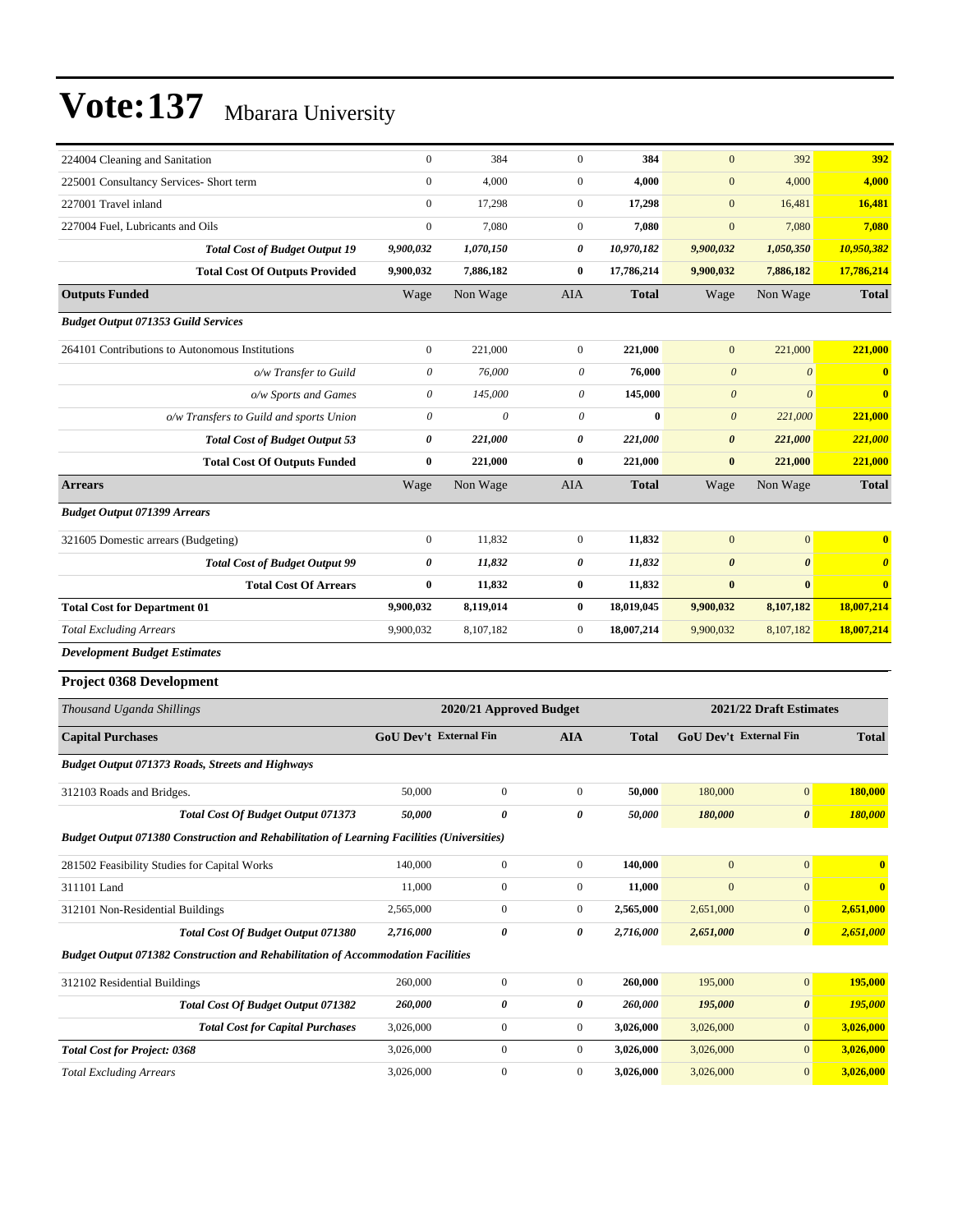#### **Project 1650 Retooling of Mbarara University of Science and Technology**

| Thousand Uganda Shillings                                                             | 2020/21 Approved Budget       |                         |                  |              |                  | 2021/22 Draft Estimates    |                |  |
|---------------------------------------------------------------------------------------|-------------------------------|-------------------------|------------------|--------------|------------------|----------------------------|----------------|--|
| <b>Capital Purchases</b>                                                              | <b>GoU Dev't External Fin</b> |                         | <b>AIA</b>       | <b>Total</b> |                  | GoU Dev't External Fin     | <b>Total</b>   |  |
| Budget Output 071376 Purchase of Office and ICT Equipment, including Software         |                               |                         |                  |              |                  |                            |                |  |
| 312213 ICT Equipment                                                                  | 140,000                       | $\boldsymbol{0}$        | $\mathbf{0}$     | 140,000      | 200,000          | $\mathbf{0}$               | 200,000        |  |
| Total Cost Of Budget Output 071376                                                    | 140,000                       | 0                       | 0                | 140,000      | 200,000          | $\boldsymbol{\theta}$      | 200,000        |  |
| <b>Budget Output 071377 Purchase of Specialised Machinery &amp; Equipment</b>         |                               |                         |                  |              |                  |                            |                |  |
| 312202 Machinery and Equipment                                                        | 319,769                       | $\boldsymbol{0}$        | $\boldsymbol{0}$ | 319,769      | 319,769          | $\mathbf{0}$               | 319,769        |  |
| Total Cost Of Budget Output 071377                                                    | 319,769                       | 0                       | 0                | 319,769      | 319,769          | $\boldsymbol{\theta}$      | 319,769        |  |
| <b>Budget Output 071378 Purchase of Office and Residential Furniture and Fittings</b> |                               |                         |                  |              |                  |                            |                |  |
| 312203 Furniture & Fixtures                                                           | 200,000                       | $\mathbf{0}$            | $\boldsymbol{0}$ | 200,000      | 140,000          | $\mathbf{0}$               | 140,000        |  |
| <b>Total Cost Of Budget Output 071378</b>                                             | 200,000                       | 0                       | 0                | 200,000      | 140,000          | $\boldsymbol{\theta}$      | <b>140,000</b> |  |
| <b>Total Cost for Capital Purchases</b>                                               | 659,769                       | $\mathbf{0}$            | $\boldsymbol{0}$ | 659,769      | 659,769          | $\mathbf{0}$               | 659,769        |  |
| <b>Total Cost for Project: 1650</b>                                                   | 659,769                       | $\boldsymbol{0}$        | $\overline{0}$   | 659,769      | 659,769          | $\mathbf{0}$               | 659,769        |  |
| <b>Total Excluding Arrears</b>                                                        | 659,769                       | $\mathbf{0}$            | $\boldsymbol{0}$ | 659,769      | 659,769          | $\mathbf{0}$               | 659,769        |  |
|                                                                                       | GoU                           | <b>External Fin</b>     | <b>AIA</b>       | <b>Total</b> | GoU              | <b>External Fin</b>        | <b>Total</b>   |  |
| <b>Total Cost for Sub-SubProgramme 13</b>                                             | 21,704,814                    | 0                       | $\bf{0}$         | 21,704,814   | 21,692,983       | $\bf{0}$                   | 21,692,983     |  |
| <b>Total Excluding Arrears</b>                                                        | 21,704,814                    | $\boldsymbol{0}$        | $\boldsymbol{0}$ | 21,704,814   | 21,692,983       | $\mathbf{0}$               | 21,692,983     |  |
| <b>Sub-SubProgrammme 14 Delivery of Tertiary Education Programme</b>                  |                               |                         |                  |              |                  |                            |                |  |
| <b>Recurrent Budget Estimates</b>                                                     |                               |                         |                  |              |                  |                            |                |  |
| <b>Department 03 Faculty of Science</b>                                               |                               |                         |                  |              |                  |                            |                |  |
| Thousand Uganda Shillings                                                             |                               | 2020/21 Approved Budget |                  |              |                  | 2021/22 Approved Estimates |                |  |
| <b>Outputs Provided</b>                                                               | Wage                          | Non Wage                | AIA              | <b>Total</b> | Wage             | Non Wage                   | <b>Total</b>   |  |
| <b>Budget Output 071401 Teaching and Training</b>                                     |                               |                         |                  |              |                  |                            |                |  |
| 211101 General Staff Salaries                                                         | 5,484,793                     | $\boldsymbol{0}$        | $\boldsymbol{0}$ | 5,484,793    | 5,484,793        | $\mathbf{0}$               | 5,484,793      |  |
| 211103 Allowances (Inc. Casuals, Temporary)                                           | $\boldsymbol{0}$              | 36,900                  | $\boldsymbol{0}$ | 36,900       | $\mathbf{0}$     | 41,550                     | 41,550         |  |
| 212101 Social Security Contributions                                                  | $\boldsymbol{0}$              | 548,479                 | $\mathbf{0}$     | 548,479      | $\mathbf{0}$     | 548,479                    | 548,479        |  |
| 221002 Workshops and Seminars                                                         | $\boldsymbol{0}$              | 8,000                   | $\boldsymbol{0}$ | 8,000        | $\mathbf{0}$     | 13,000                     | 13,000         |  |
| 221003 Staff Training                                                                 | $\boldsymbol{0}$              | 9,000                   | $\boldsymbol{0}$ | 9,000        | $\boldsymbol{0}$ | 3,500                      | 3,500          |  |
| 221007 Books, Periodicals & Newspapers                                                | $\boldsymbol{0}$              | 12,080                  | $\boldsymbol{0}$ | 12,080       | $\boldsymbol{0}$ | 9,000                      | 9,000          |  |
| 221008 Computer supplies and Information Technology (IT)                              | $\boldsymbol{0}$              | 8,400                   | $\boldsymbol{0}$ | 8,400        | $\boldsymbol{0}$ | 8,400                      | 8,400          |  |
| 221009 Welfare and Entertainment                                                      | $\boldsymbol{0}$              | 18,720                  | $\boldsymbol{0}$ | 18,720       | $\boldsymbol{0}$ | 14,020                     | 14,020         |  |
| 221011 Printing, Stationery, Photocopying and Binding                                 | $\boldsymbol{0}$              | 18,150                  | $\boldsymbol{0}$ | 18,150       | $\boldsymbol{0}$ | 20,000                     |                |  |
| 221012 Small Office Equipment                                                         | $\boldsymbol{0}$              | 1,180                   | $\boldsymbol{0}$ | 1,180        | $\boldsymbol{0}$ |                            | 20,000         |  |
| 222001 Telecommunications                                                             |                               |                         |                  |              |                  | 1,500                      | 1,500          |  |
|                                                                                       | $\boldsymbol{0}$              | 2,520                   | $\boldsymbol{0}$ | 2,520        | $\boldsymbol{0}$ | 2,520                      | 2,520          |  |
| 224001 Medical Supplies                                                               | $\boldsymbol{0}$              | 30,000                  | $\boldsymbol{0}$ | 30,000       | $\mathbf{0}$     | 36,000                     | 36,000         |  |
| 224004 Cleaning and Sanitation                                                        | $\boldsymbol{0}$              | 10,000                  | $\boldsymbol{0}$ | 10,000       | $\boldsymbol{0}$ | 10,000                     | 10,000         |  |
| 227001 Travel inland                                                                  | $\boldsymbol{0}$              | 10,156                  | $\boldsymbol{0}$ | 10,156       | $\mathbf{0}$     | 10,920                     | 10,920         |  |

227004 Fuel, Lubricants and Oils 0 13,200 0 **13,200** 0 14,400 **14,400** 228001 Maintenance - Civil 0 4,000 0 **4,000** 0 6,000 **6,000** 228002 Maintenance - Vehicles 0 10,400 0 **10,400** 0 14,455 **14,455**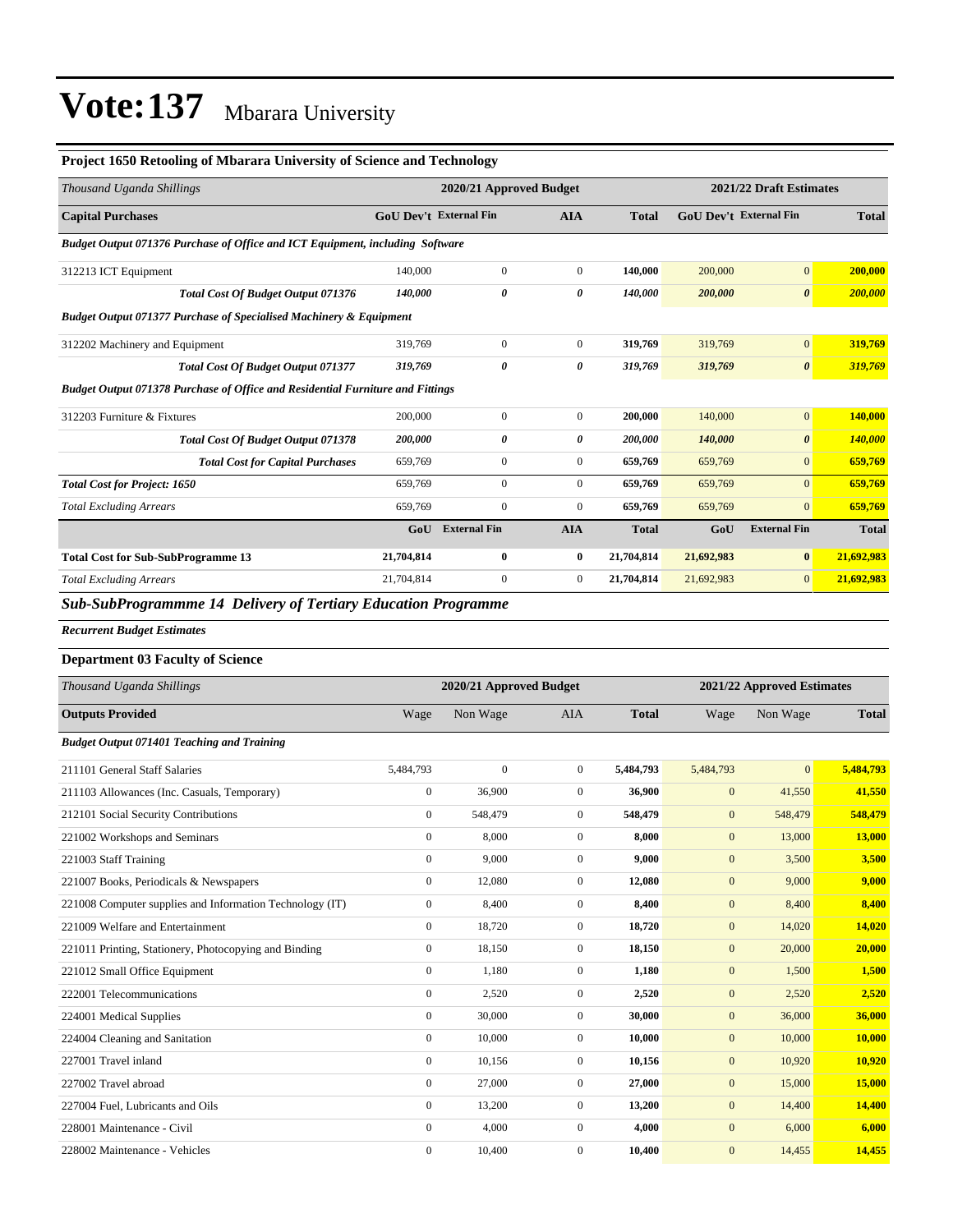| 228003 Maintenance – Machinery, Equipment & Furniture     | $\boldsymbol{0}$ | 5,400                   | $\boldsymbol{0}$ | 5,400        | $\mathbf{0}$          | 5,900                      | 5,900         |
|-----------------------------------------------------------|------------------|-------------------------|------------------|--------------|-----------------------|----------------------------|---------------|
| 282103 Scholarships and related costs                     | $\boldsymbol{0}$ | 127,801                 | $\mathbf{0}$     | 127,801      | $\boldsymbol{0}$      | 102,823                    | 102,823       |
| <b>Total Cost of Budget Output 01</b>                     | 5,484,793        | 901,386                 | 0                | 6,386,179    | 5,484,793             | 877,467                    | 6,362,260     |
| <b>Budget Output 071402 Research and Graduate Studies</b> |                  |                         |                  |              |                       |                            |               |
| 282103 Scholarships and related costs                     | $\boldsymbol{0}$ | 20,400                  | $\mathbf{0}$     | 20,400       | $\mathbf{0}$          | 18,000                     | 18,000        |
| <b>Total Cost of Budget Output 02</b>                     | 0                | 20,400                  | 0                | 20,400       | $\boldsymbol{\theta}$ | 18,000                     | <b>18,000</b> |
| <b>Budget Output 071403 Outreach</b>                      |                  |                         |                  |              |                       |                            |               |
| 282103 Scholarships and related costs                     | $\boldsymbol{0}$ | 226,081                 | $\mathbf{0}$     | 226,081      | $\mathbf{0}$          | 252,400                    | 252,400       |
| <b>Total Cost of Budget Output 03</b>                     | 0                | 226,081                 | 0                | 226,081      | $\pmb{\theta}$        | 252,400                    | 252,400       |
| <b>Total Cost Of Outputs Provided</b>                     | 5,484,793        | 1,147,867               | $\bf{0}$         | 6,632,660    | 5,484,793             | 1,147,867                  | 6,632,660     |
| <b>Total Cost for Department 03</b>                       | 5,484,793        | 1,147,867               | $\bf{0}$         | 6,632,660    | 5,484,793             | 1,147,867                  | 6,632,660     |
| <b>Total Excluding Arrears</b>                            | 5,484,793        | 1,147,867               | $\mathbf{0}$     | 6,632,660    | 5,484,793             | 1,147,867                  | 6,632,660     |
| <b>Department 04 Faculty of Medicine</b>                  |                  |                         |                  |              |                       |                            |               |
| Thousand Uganda Shillings                                 |                  | 2020/21 Approved Budget |                  |              |                       | 2021/22 Approved Estimates |               |
| <b>Outputs Provided</b>                                   | Wage             | Non Wage                | AIA              | <b>Total</b> | Wage                  | Non Wage                   | <b>Total</b>  |
| <b>Budget Output 071401 Teaching and Training</b>         |                  |                         |                  |              |                       |                            |               |
| 211101 General Staff Salaries                             | 15,030,924       | $\boldsymbol{0}$        | $\mathbf{0}$     | 15,030,924   | 15,030,925            | $\boldsymbol{0}$           | 15,030,925    |
| 211103 Allowances (Inc. Casuals, Temporary)               | $\boldsymbol{0}$ | 173,000                 | $\mathbf{0}$     | 173,000      | $\boldsymbol{0}$      | 173,000                    | 173,000       |
| 212101 Social Security Contributions                      | $\boldsymbol{0}$ | 1,503,092               | $\mathbf{0}$     | 1,503,092    | $\boldsymbol{0}$      | 1,503,092                  | 1,503,092     |
| 213002 Incapacity, death benefits and funeral expenses    | $\boldsymbol{0}$ | $\boldsymbol{0}$        | $\mathbf{0}$     | $\bf{0}$     | $\mathbf{0}$          | 4,000                      | 4,000         |
| 221001 Advertising and Public Relations                   | $\boldsymbol{0}$ | $\mathbf{0}$            | $\mathbf{0}$     | $\bf{0}$     | $\mathbf{0}$          | 2,000                      | 2,000         |
| 221002 Workshops and Seminars                             | $\boldsymbol{0}$ | 25,000                  | $\mathbf{0}$     | 25,000       | $\mathbf{0}$          | 22,000                     | 22,000        |
| 221003 Staff Training                                     | $\boldsymbol{0}$ | 5,000                   | $\mathbf{0}$     | 5,000        | $\boldsymbol{0}$      | 4,000                      | 4,000         |
| 221005 Hire of Venue (chairs, projector, etc)             | $\boldsymbol{0}$ | 1,500                   | $\mathbf{0}$     | 1,500        | $\mathbf{0}$          | 1,500                      | 1,500         |
| 221007 Books, Periodicals & Newspapers                    | $\boldsymbol{0}$ | 18,000                  | $\mathbf{0}$     | 18,000       | $\mathbf{0}$          | 16,000                     | 16,000        |
| 221008 Computer supplies and Information Technology (IT)  | $\boldsymbol{0}$ | 30,500                  | $\mathbf{0}$     | 30,500       | $\mathbf{0}$          | 30,500                     | 30,500        |
| 221009 Welfare and Entertainment                          | $\boldsymbol{0}$ | 28,000                  | $\mathbf{0}$     | 28,000       | $\mathbf{0}$          | 21,039                     | 21,039        |
| 221011 Printing, Stationery, Photocopying and Binding     | $\boldsymbol{0}$ | 33,578                  | $\mathbf{0}$     | 33,578       | $\mathbf{0}$          | 33,578                     | 33,578        |
| 221012 Small Office Equipment                             | $\boldsymbol{0}$ | 3,000                   | $\mathbf{0}$     | 3,000        | $\mathbf{0}$          | 3,000                      | 3,000         |
| 222001 Telecommunications                                 | $\boldsymbol{0}$ | 7,400                   | $\boldsymbol{0}$ | 7,400        | $\mathbf{0}$          | 7,400                      | 7,400         |
| 222003 Information and communications technology (ICT)    | $\boldsymbol{0}$ | 6,000                   | $\mathbf{0}$     | 6,000        | $\mathbf{0}$          | 11,600                     | 11,600        |
| 224001 Medical Supplies                                   | $\boldsymbol{0}$ | 208,000                 | $\boldsymbol{0}$ | 208,000      | $\boldsymbol{0}$      | 208,000                    | 208,000       |
| 224004 Cleaning and Sanitation                            | $\boldsymbol{0}$ | 8,000                   | $\boldsymbol{0}$ | 8,000        | $\boldsymbol{0}$      | 12,000                     | <b>12,000</b> |
| 227001 Travel inland                                      | $\boldsymbol{0}$ | 24,645                  | $\boldsymbol{0}$ | 24,645       | $\mathbf{0}$          | 20,252                     | 20,252        |
| 227002 Travel abroad                                      | $\boldsymbol{0}$ | 72,200                  | $\boldsymbol{0}$ | 72,200       | $\boldsymbol{0}$      | 72,200                     | 72,200        |
| 227004 Fuel, Lubricants and Oils                          | $\boldsymbol{0}$ | 32,800                  | $\boldsymbol{0}$ | 32,800       | $\boldsymbol{0}$      | 24,960                     | 24,960        |
| 228001 Maintenance - Civil                                | $\boldsymbol{0}$ | 5,000                   | $\boldsymbol{0}$ | 5,000        | $\boldsymbol{0}$      | 14,000                     | <b>14,000</b> |
| 228002 Maintenance - Vehicles                             | $\boldsymbol{0}$ | 45,053                  | $\boldsymbol{0}$ | 45,053       | $\boldsymbol{0}$      | 32,000                     | 32,000        |
| 228003 Maintenance - Machinery, Equipment & Furniture     | $\boldsymbol{0}$ | 13,500                  | $\boldsymbol{0}$ | 13,500       | $\mathbf{0}$          | 13,500                     | 13,500        |
| 282103 Scholarships and related costs                     | $\boldsymbol{0}$ | 175,200                 | $\boldsymbol{0}$ | 175,200      | $\boldsymbol{0}$      | 183,848                    | 183,848       |
| <b>Total Cost of Budget Output 01</b>                     | 15,030,924       | 2,418,468               | 0                | 17,449,392   | 15,030,925            | 2,413,468                  | 17,444,393    |
| <b>Budget Output 071402 Research and Graduate Studies</b> |                  |                         |                  |              |                       |                            |               |
| 282103 Scholarships and related costs                     | $\boldsymbol{0}$ | 56,750                  | $\boldsymbol{0}$ | 56,750       | $\boldsymbol{0}$      | 61,750                     | 61,750        |
| <b>Total Cost of Budget Output 02</b>                     | 0                | 56,750                  | 0                | 56,750       | $\pmb{\theta}$        | 61,750                     | 61,750        |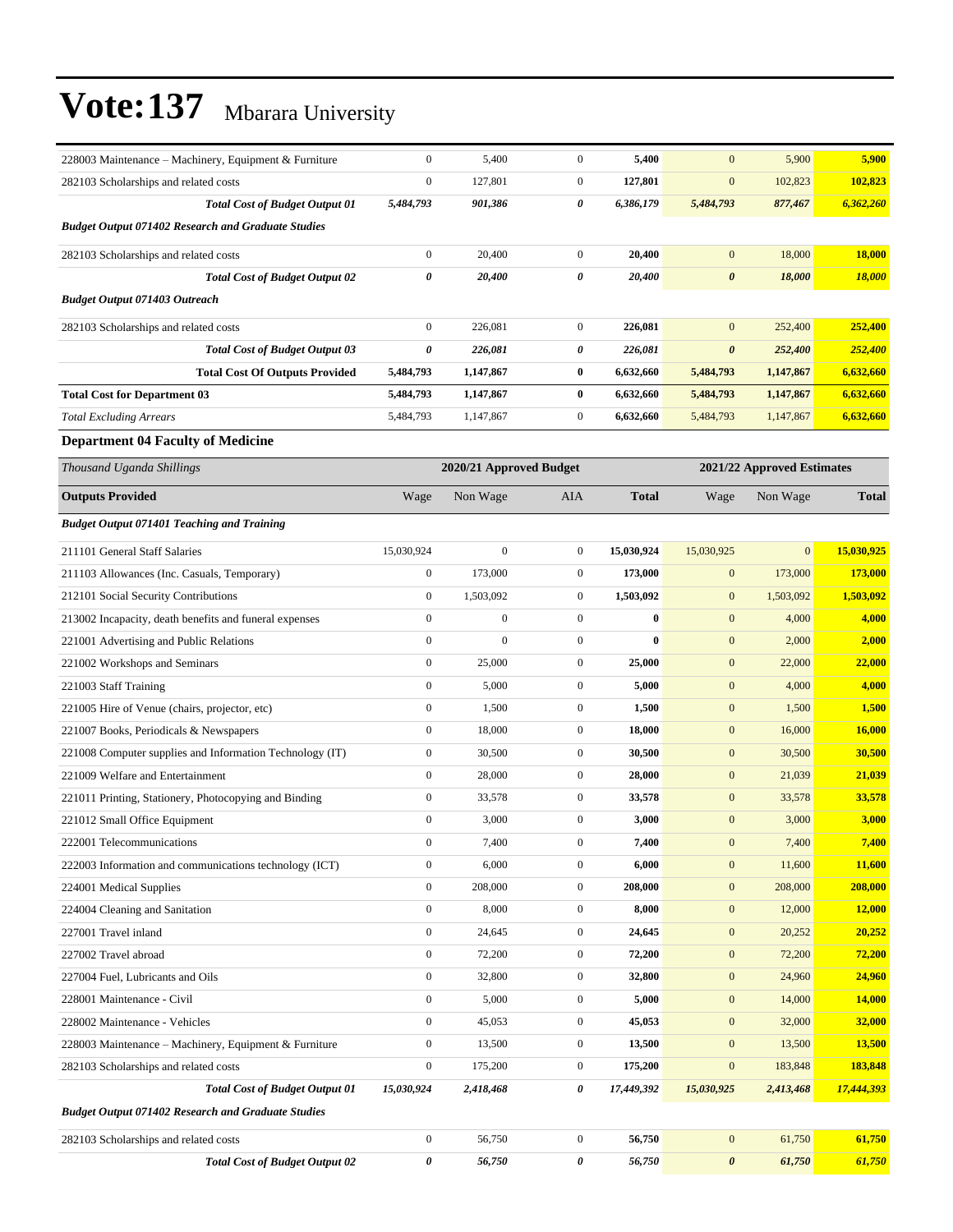| <b>Budget Output 071403 Outreach</b>                      |                                                       |                  |                  |              |                       |              |              |
|-----------------------------------------------------------|-------------------------------------------------------|------------------|------------------|--------------|-----------------------|--------------|--------------|
| 282103 Scholarships and related costs                     | $\mathbf{0}$                                          | 290,000          | $\mathbf{0}$     | 290,000      | $\mathbf{0}$          | 290,000      | 290,000      |
| <b>Total Cost of Budget Output 03</b>                     | 0                                                     | 290,000          | 0                | 290,000      | $\boldsymbol{\theta}$ | 290,000      | 290,000      |
| <b>Total Cost Of Outputs Provided</b>                     | 15,030,924                                            | 2,765,218        | $\bf{0}$         | 17,796,142   | 15,030,925            | 2,765,218    | 17,796,143   |
| <b>Total Cost for Department 04</b>                       | 15,030,924                                            | 2,765,218        | $\bf{0}$         | 17,796,142   | 15,030,925            | 2,765,218    | 17,796,143   |
| <b>Total Excluding Arrears</b>                            | 15,030,924                                            | 2,765,218        | $\mathbf{0}$     | 17,796,142   | 15,030,925            | 2,765,218    | 17,796,143   |
| <b>Department 06 Faculty of Applied Sciences</b>          |                                                       |                  |                  |              |                       |              |              |
| Thousand Uganda Shillings                                 | 2020/21 Approved Budget<br>2021/22 Approved Estimates |                  |                  |              |                       |              |              |
| <b>Outputs Provided</b>                                   | Wage                                                  | Non Wage         | AIA              | <b>Total</b> | Wage                  | Non Wage     | <b>Total</b> |
| <b>Budget Output 071401 Teaching and Training</b>         |                                                       |                  |                  |              |                       |              |              |
| 211101 General Staff Salaries                             | 707,015                                               | $\boldsymbol{0}$ | $\mathbf{0}$     | 707,015      | 707,015               | $\mathbf{0}$ | 707,015      |
| 211103 Allowances (Inc. Casuals, Temporary)               | $\boldsymbol{0}$                                      | 66,816           | $\mathbf{0}$     | 66,816       | $\boldsymbol{0}$      | 44,710       | 44,710       |
| 212101 Social Security Contributions                      | $\overline{0}$                                        | 70,701           | $\boldsymbol{0}$ | 70,701       | $\mathbf{0}$          | 70,701       | 70,701       |
| 221001 Advertising and Public Relations                   | $\boldsymbol{0}$                                      | 20,000           | $\mathbf{0}$     | 20,000       | $\mathbf{0}$          | 13,162       | 13,162       |
| 221002 Workshops and Seminars                             | $\overline{0}$                                        | 16,000           | $\mathbf{0}$     | 16,000       | $\boldsymbol{0}$      | 8,000        | 8,000        |
| 221003 Staff Training                                     | $\mathbf{0}$                                          | 18,000           | $\mathbf{0}$     | 18,000       | $\mathbf{0}$          | 7,500        | 7,500        |
| 221007 Books, Periodicals & Newspapers                    | $\boldsymbol{0}$                                      | 28,089           | $\mathbf{0}$     | 28,089       | $\boldsymbol{0}$      | 15,089       | 15,089       |
| 221008 Computer supplies and Information Technology (IT)  | $\overline{0}$                                        | 8,000            | $\boldsymbol{0}$ | 8,000        | $\mathbf{0}$          | 6,900        | 6,900        |
| 221009 Welfare and Entertainment                          | $\boldsymbol{0}$                                      | 10,000           | $\mathbf{0}$     | 10,000       | $\boldsymbol{0}$      | 15,900       | 15,900       |
| 221011 Printing, Stationery, Photocopying and Binding     | $\overline{0}$                                        | 8,667            | $\boldsymbol{0}$ | 8,667        | $\mathbf{0}$          | 9,500        | 9,500        |
| 222001 Telecommunications                                 | $\overline{0}$                                        | 6,000            | $\boldsymbol{0}$ | 6,000        | $\mathbf{0}$          | 6,000        | 6,000        |
| 224001 Medical Supplies                                   | $\boldsymbol{0}$                                      | 20,000           | $\mathbf{0}$     | 20,000       | $\boldsymbol{0}$      | 60,786       | 60,786       |
| 224004 Cleaning and Sanitation                            | $\overline{0}$                                        | 3,795            | $\boldsymbol{0}$ | 3,795        | $\mathbf{0}$          | 8,000        | 8,000        |
| 227001 Travel inland                                      | $\boldsymbol{0}$                                      | 14,136           | $\mathbf{0}$     | 14,136       | $\boldsymbol{0}$      | 8,710        | 8,710        |
| 227002 Travel abroad                                      | $\boldsymbol{0}$                                      | 16,200           | $\boldsymbol{0}$ | 16,200       | $\boldsymbol{0}$      | 6,000        | 6,000        |
| 227004 Fuel, Lubricants and Oils                          | $\overline{0}$                                        | 9,954            | $\boldsymbol{0}$ | 9,954        | $\boldsymbol{0}$      | 11,400       | 11,400       |
| 228001 Maintenance - Civil                                | $\boldsymbol{0}$                                      | 3,000            | $\mathbf{0}$     | 3,000        | $\boldsymbol{0}$      | 6,000        | 6,000        |
| 228002 Maintenance - Vehicles                             | $\overline{0}$                                        | 1,050            | $\boldsymbol{0}$ | 1,050        | $\boldsymbol{0}$      | 1,350        | 1,350        |
| 228003 Maintenance - Machinery, Equipment & Furniture     | $\boldsymbol{0}$                                      | 2,000            | $\mathbf{0}$     | 2,000        | $\boldsymbol{0}$      | 6,000        | 6,000        |
| 282103 Scholarships and related costs                     | $\boldsymbol{0}$                                      | 12,000           | $\boldsymbol{0}$ | 12,000       | $\mathbf{0}$          | 37,555       | 37,555       |
| <b>Total Cost of Budget Output 01</b>                     | 707,015                                               | 334,408          | 0                | 1,041,423    | 707,015               | 343,263      | 1,050,278    |
| <b>Budget Output 071402 Research and Graduate Studies</b> |                                                       |                  |                  |              |                       |              |              |
| 282103 Scholarships and related costs                     | $\boldsymbol{0}$                                      | 14,000           | $\boldsymbol{0}$ | 14,000       | $\mathbf{0}$          | 17,000       | 17,000       |
| <b>Total Cost of Budget Output 02</b>                     | $\pmb{\theta}$                                        | 14,000           | 0                | 14,000       | $\pmb{\theta}$        | 17,000       | 17,000       |
| <b>Budget Output 071403 Outreach</b>                      |                                                       |                  |                  |              |                       |              |              |
| 282103 Scholarships and related costs                     | $\boldsymbol{0}$                                      | 88,000           | $\boldsymbol{0}$ | 88,000       | $\boldsymbol{0}$      | 76,145       | 76,145       |
| <b>Total Cost of Budget Output 03</b>                     | $\pmb{\theta}$                                        | 88,000           | $\pmb{\theta}$   | 88,000       | $\pmb{\theta}$        | 76,145       | 76,145       |
| <b>Total Cost Of Outputs Provided</b>                     | 707,015                                               | 436,408          | $\boldsymbol{0}$ | 1,143,423    | 707,015               | 436,408      | 1,143,423    |
| <b>Total Cost for Department 06</b>                       | 707,015                                               | 436,408          | $\bf{0}$         | 1,143,423    | 707,015               | 436,408      | 1,143,423    |
| <b>Total Excluding Arrears</b>                            | 707,015                                               | 436,408          | $\boldsymbol{0}$ | 1,143,423    | 707,015               | 436,408      | 1,143,423    |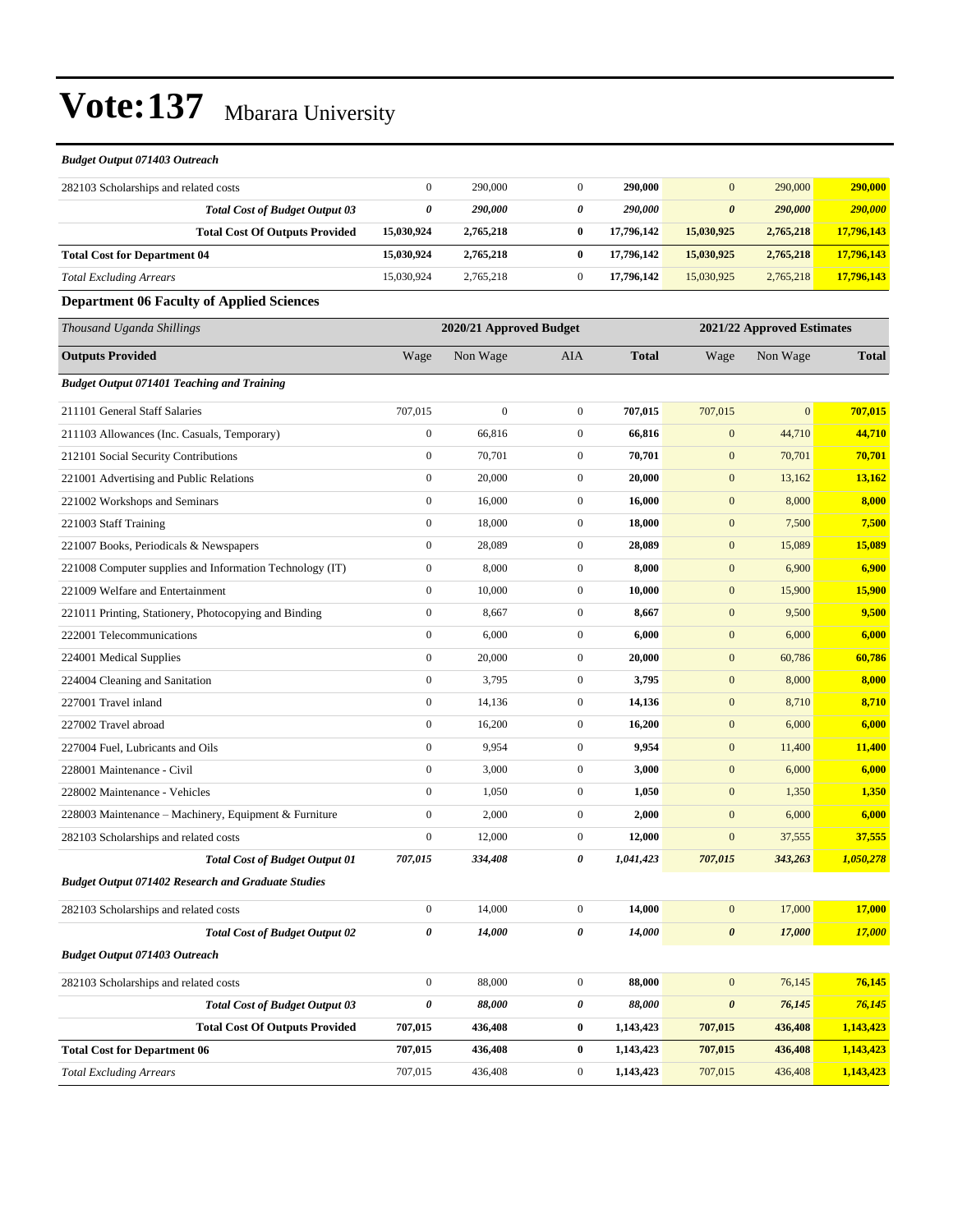#### **Department 07 Faculty of Computing and Informatics**

| Thousand Uganda Shillings                                 |                  | 2020/21 Approved Budget |                  |              |                       | 2021/22 Approved Estimates |                |
|-----------------------------------------------------------|------------------|-------------------------|------------------|--------------|-----------------------|----------------------------|----------------|
| <b>Outputs Provided</b>                                   | Wage             | Non Wage                | AIA              | <b>Total</b> | Wage                  | Non Wage                   | <b>Total</b>   |
| <b>Budget Output 071401 Teaching and Training</b>         |                  |                         |                  |              |                       |                            |                |
| 211101 General Staff Salaries                             | 3,642,490        | $\mathbf{0}$            | $\overline{0}$   | 3,642,490    | 3,642,490             | $\mathbf{0}$               | 3,642,490      |
| 211103 Allowances (Inc. Casuals, Temporary)               | $\boldsymbol{0}$ | 85,600                  | $\boldsymbol{0}$ | 85,600       | $\mathbf{0}$          | 107,280                    | 107,280        |
| 212101 Social Security Contributions                      | $\boldsymbol{0}$ | 364,249                 | $\boldsymbol{0}$ | 364,249      | $\mathbf{0}$          | 364,249                    | 364,249        |
| 221001 Advertising and Public Relations                   | $\boldsymbol{0}$ | 5,000                   | $\boldsymbol{0}$ | 5,000        | $\boldsymbol{0}$      | 5,000                      | 5,000          |
| 221002 Workshops and Seminars                             | $\boldsymbol{0}$ | 15,000                  | $\mathbf{0}$     | 15,000       | $\mathbf{0}$          | 11,400                     | 11,400         |
| 221003 Staff Training                                     | $\boldsymbol{0}$ | 1,000                   | $\mathbf{0}$     | 1,000        | $\boldsymbol{0}$      | 1,000                      | 1,000          |
| 221005 Hire of Venue (chairs, projector, etc)             | $\boldsymbol{0}$ | 100                     | $\mathbf{0}$     | 100          | $\mathbf{0}$          | 100                        | <b>100</b>     |
| 221007 Books, Periodicals & Newspapers                    | $\boldsymbol{0}$ | 10,000                  | $\mathbf{0}$     | 10,000       | $\mathbf{0}$          | 10,000                     | 10,000         |
| 221008 Computer supplies and Information Technology (IT)  | $\boldsymbol{0}$ | 6,400                   | $\boldsymbol{0}$ | 6,400        | $\boldsymbol{0}$      | 6,600                      | 6,600          |
| 221009 Welfare and Entertainment                          | $\boldsymbol{0}$ | 10,000                  | $\mathbf{0}$     | 10,000       | $\mathbf{0}$          | 10,000                     | 10,000         |
| 221011 Printing, Stationery, Photocopying and Binding     | $\boldsymbol{0}$ | 12,161                  | $\mathbf{0}$     | 12,161       | $\mathbf{0}$          | 10,770                     | <b>10,770</b>  |
| 221012 Small Office Equipment                             | $\boldsymbol{0}$ | 300                     | $\boldsymbol{0}$ | 300          | $\mathbf{0}$          | 300                        | 300            |
| 222001 Telecommunications                                 | $\boldsymbol{0}$ | 3,000                   | $\boldsymbol{0}$ | 3,000        | $\mathbf{0}$          | 3,000                      | 3,000          |
| 222003 Information and communications technology (ICT)    | $\boldsymbol{0}$ | 3,200                   | $\boldsymbol{0}$ | 3,200        | $\boldsymbol{0}$      | 3,200                      | 3,200          |
| 224004 Cleaning and Sanitation                            | $\boldsymbol{0}$ | 4,636                   | $\mathbf{0}$     | 4,636        | $\mathbf{0}$          | 4,604                      | 4,604          |
| 227001 Travel inland                                      | $\boldsymbol{0}$ | 6,357                   | $\boldsymbol{0}$ | 6,357        | $\mathbf{0}$          | 10,310                     | <b>10,310</b>  |
| 227002 Travel abroad                                      | $\boldsymbol{0}$ | $\mathbf{0}$            | $\mathbf{0}$     | $\bf{0}$     | $\mathbf{0}$          | 2,800                      | 2,800          |
| 227004 Fuel, Lubricants and Oils                          | $\boldsymbol{0}$ | 9,520                   | $\boldsymbol{0}$ | 9,520        | $\mathbf{0}$          | 10,000                     | 10,000         |
| 228002 Maintenance - Vehicles                             | $\boldsymbol{0}$ | 7,780                   | $\boldsymbol{0}$ | 7,780        | $\mathbf{0}$          | 9,780                      | 9,780          |
| 228003 Maintenance – Machinery, Equipment & Furniture     | $\boldsymbol{0}$ | 3,500                   | $\mathbf{0}$     | 3,500        | $\mathbf{0}$          | 3,500                      | 3,500          |
| 282103 Scholarships and related costs                     | $\boldsymbol{0}$ | 57,304                  | $\boldsymbol{0}$ | 57,304       | $\boldsymbol{0}$      | 19,680                     | <b>19,680</b>  |
| <b>Total Cost of Budget Output 01</b>                     | 3,642,490        | 605,107                 | 0                | 4,247,598    | 3,642,490             | 593,573                    | 4,236,063      |
| <b>Budget Output 071402 Research and Graduate Studies</b> |                  |                         |                  |              |                       |                            |                |
| 282103 Scholarships and related costs                     | $\boldsymbol{0}$ | 10,800                  | $\boldsymbol{0}$ | 10,800       | $\boldsymbol{0}$      | 11,200                     | 11,200         |
| <b>Total Cost of Budget Output 02</b>                     | 0                | 10,800                  | 0                | 10,800       | $\boldsymbol{\theta}$ | 11,200                     | 11,200         |
| <b>Budget Output 071403 Outreach</b>                      |                  |                         |                  |              |                       |                            |                |
| 282103 Scholarships and related costs                     | $\boldsymbol{0}$ | 55,288                  | $\mathbf{0}$     | 55,288       | $\mathbf{0}$          | 66,423                     | 66,423         |
| <b>Total Cost of Budget Output 03</b>                     | $\pmb{\theta}$   | 55,288                  | 0                | 55,288       | $\boldsymbol{\theta}$ | 66,423                     | 66,423         |
| <b>Total Cost Of Outputs Provided</b>                     | 3,642,490        | 671,195                 | $\bf{0}$         | 4,313,686    | 3,642,490             | 671,196                    | 4,313,686      |
| <b>Total Cost for Department 07</b>                       | 3,642,490        | 671,195                 | $\bf{0}$         | 4,313,686    | 3,642,490             | 671,196                    | 4,313,686      |
| <b>Total Excluding Arrears</b>                            | 3,642,490        | 671,195                 | $\boldsymbol{0}$ | 4,313,686    | 3,642,490             | 671,196                    | 4,313,686      |
| Department 08 Faculty of Business and management Sciences |                  |                         |                  |              |                       |                            |                |
| Thousand Uganda Shillings                                 |                  | 2020/21 Approved Budget |                  |              |                       | 2021/22 Approved Estimates |                |
| <b>Outputs Provided</b>                                   | Wage             | Non Wage                | AIA              | <b>Total</b> | Wage                  | Non Wage                   | <b>Total</b>   |
| <b>Budget Output 071401 Teaching and Training</b>         |                  |                         |                  |              |                       |                            |                |
| 211101 General Staff Salaries                             | 2,034,551        | $\boldsymbol{0}$        | $\boldsymbol{0}$ | 2,034,551    | 2,034,551             | $\mathbf{0}$               | 2,034,551      |
| 211103 Allowances (Inc. Casuals, Temporary)               | $\boldsymbol{0}$ | 123,650                 | $\boldsymbol{0}$ | 123,650      | $\boldsymbol{0}$      | 159,700                    | <b>159,700</b> |
| 212101 Social Security Contributions                      | $\boldsymbol{0}$ | 203,455                 | $\boldsymbol{0}$ | 203,455      | $\boldsymbol{0}$      | 203,455                    | 203,455        |
| 213002 Incapacity, death benefits and funeral expenses    | $\boldsymbol{0}$ | 1,000                   | $\boldsymbol{0}$ | 1,000        | $\boldsymbol{0}$      | 1,000                      | 1,000          |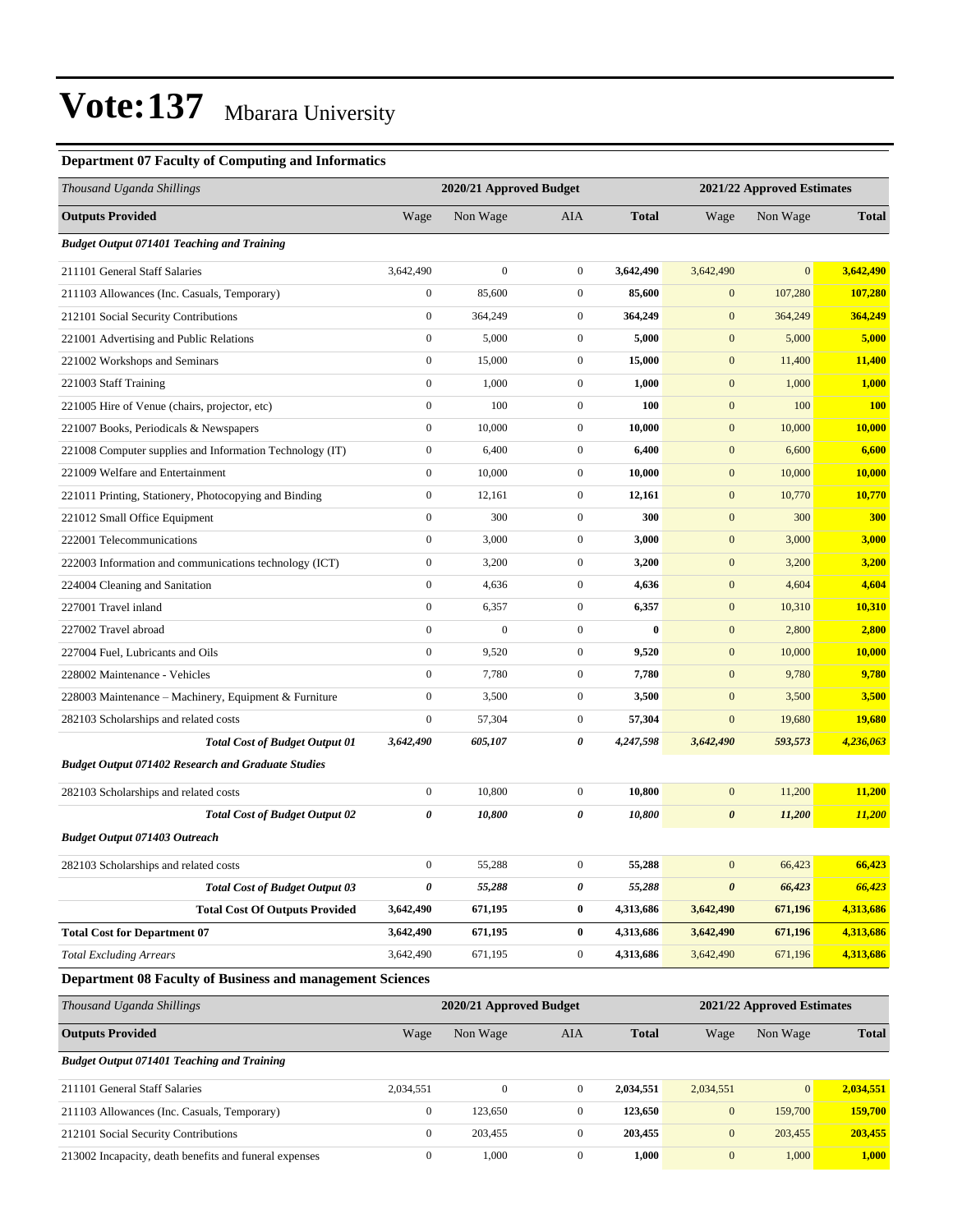| 221001 Advertising and Public Relations                   | $\mathbf{0}$          | 600                     | $\mathbf{0}$     | 600          | $\mathbf{0}$          | 4,600                      | 4,600        |
|-----------------------------------------------------------|-----------------------|-------------------------|------------------|--------------|-----------------------|----------------------------|--------------|
| 221002 Workshops and Seminars                             | $\mathbf{0}$          | 10,524                  | $\overline{0}$   | 10,524       | $\mathbf{0}$          | 10,522                     | 10,522       |
| 221007 Books, Periodicals & Newspapers                    | $\boldsymbol{0}$      | 9,980                   | $\overline{0}$   | 9,980        | $\boldsymbol{0}$      | 9,980                      | 9,980        |
| 221008 Computer supplies and Information Technology (IT)  | $\boldsymbol{0}$      | 3,000                   | $\boldsymbol{0}$ | 3,000        | $\mathbf{0}$          | 9,200                      | 9,200        |
| 221009 Welfare and Entertainment                          | $\mathbf{0}$          | 8,860                   | $\overline{0}$   | 8,860        | $\mathbf{0}$          | 8,860                      | 8,860        |
| 221011 Printing, Stationery, Photocopying and Binding     | $\mathbf{0}$          | 11,798                  | $\mathbf{0}$     | 11,798       | $\mathbf{0}$          | 15,000                     | 15,000       |
| 221012 Small Office Equipment                             | $\boldsymbol{0}$      | 4,300                   | $\boldsymbol{0}$ | 4,300        | $\boldsymbol{0}$      | 300                        | 300          |
| 222001 Telecommunications                                 | $\mathbf{0}$          | 3,360                   | $\mathbf{0}$     | 3,360        | $\mathbf{0}$          | 3,360                      | 3,360        |
| 224004 Cleaning and Sanitation                            | $\mathbf{0}$          | 3,000                   | $\overline{0}$   | 3,000        | $\mathbf{0}$          | 3,000                      | 3,000        |
| 227001 Travel inland                                      | $\boldsymbol{0}$      | 16,120                  | $\overline{0}$   | 16,120       | $\mathbf{0}$          | 16,120                     | 16,120       |
| 227002 Travel abroad                                      | $\boldsymbol{0}$      | 11,693                  | $\boldsymbol{0}$ | 11,693       | $\boldsymbol{0}$      | 11,693                     | 11,693       |
| 227004 Fuel, Lubricants and Oils                          | $\mathbf{0}$          | 10,400                  | $\overline{0}$   | 10,400       | $\mathbf{0}$          | 10,400                     | 10,400       |
| 228001 Maintenance - Civil                                | $\mathbf{0}$          | 1,851                   | $\overline{0}$   | 1,851        | $\mathbf{0}$          | 1,851                      | 1,851        |
| 228002 Maintenance - Vehicles                             | $\boldsymbol{0}$      | 2,550                   | $\overline{0}$   | 2,550        | $\boldsymbol{0}$      | 2,550                      | 2,550        |
| 228003 Maintenance - Machinery, Equipment & Furniture     | $\mathbf{0}$          | 1,600                   | $\overline{0}$   | 1,600        | $\mathbf{0}$          | 1,600                      | 1,600        |
| 282103 Scholarships and related costs                     | $\boldsymbol{0}$      | 87,360                  | $\overline{0}$   | 87,360       | $\mathbf{0}$          | 70,000                     | 70,000       |
| <b>Total Cost of Budget Output 01</b>                     | 2,034,551             | 515,101                 | 0                | 2,549,652    | 2,034,551             | 543,191                    | 2,577,742    |
| <b>Budget Output 071402 Research and Graduate Studies</b> |                       |                         |                  |              |                       |                            |              |
| 282103 Scholarships and related costs                     | $\boldsymbol{0}$      | 49,100                  | $\boldsymbol{0}$ | 49,100       | $\mathbf{0}$          | 49,100                     | 49,100       |
| <b>Total Cost of Budget Output 02</b>                     | 0                     | 49,100                  | 0                | 49,100       | $\boldsymbol{\theta}$ | 49,100                     | 49,100       |
| <b>Budget Output 071403 Outreach</b>                      |                       |                         |                  |              |                       |                            |              |
| 282103 Scholarships and related costs                     | $\boldsymbol{0}$      | 88,000                  | $\boldsymbol{0}$ | 88,000       | $\mathbf{0}$          | 59,910                     | 59,910       |
| <b>Total Cost of Budget Output 03</b>                     | $\boldsymbol{\theta}$ | 88,000                  | 0                | 88,000       | $\boldsymbol{\theta}$ | 59,910                     | 59,910       |
| <b>Total Cost Of Outputs Provided</b>                     | 2,034,551             | 652,201                 | $\bf{0}$         | 2,686,752    | 2,034,551             | 652,201                    | 2,686,752    |
| <b>Total Cost for Department 08</b>                       | 2,034,551             | 652,201                 | $\bf{0}$         | 2,686,752    | 2,034,551             | 652,201                    | 2,686,752    |
| <b>Total Excluding Arrears</b>                            | 2,034,551             | 652,201                 | $\overline{0}$   | 2,686,752    | 2,034,551             | 652,201                    | 2,686,752    |
| <b>Department 09 Faculty of Interdisciplinary Studies</b> |                       |                         |                  |              |                       |                            |              |
| Thousand Uganda Shillings                                 |                       | 2020/21 Approved Budget |                  |              |                       | 2021/22 Approved Estimates |              |
| <b>Outputs Provided</b>                                   | Wage                  | Non Wage                | AIA              | <b>Total</b> | Wage                  | Non Wage                   | <b>Total</b> |

#### *Budget Output 071401 Teaching and Training*

| 211101 General Staff Salaries                            | 2,352,304    | $\mathbf{0}$ | $\overline{0}$ | 2,352,304 | 2,352,304        | $\overline{0}$ | 2,352,304 |
|----------------------------------------------------------|--------------|--------------|----------------|-----------|------------------|----------------|-----------|
| 211103 Allowances (Inc. Casuals, Temporary)              | $\mathbf{0}$ | 39,000       | $\overline{0}$ | 39,000    | $\mathbf{0}$     | 50,000         | 50,000    |
| 212101 Social Security Contributions                     | $\mathbf{0}$ | 235,230      | $\mathbf{0}$   | 235,230   | $\mathbf{0}$     | 235,230        | 235,230   |
| 221001 Advertising and Public Relations                  | $\mathbf{0}$ | 2,100        | $\mathbf{0}$   | 2,100     | $\mathbf{0}$     | 4,500          | 4,500     |
| 221002 Workshops and Seminars                            | $\mathbf{0}$ | 4,000        | $\mathbf{0}$   | 4,000     | $\boldsymbol{0}$ | 4,000          | 4,000     |
| 221003 Staff Training                                    | $\mathbf{0}$ | 700          | $\mathbf{0}$   | 700       | $\mathbf{0}$     | 916            | 916       |
| 221007 Books, Periodicals & Newspapers                   | $\mathbf{0}$ | 9,000        | $\mathbf{0}$   | 9,000     | $\mathbf{0}$     | 9,000          | 9,000     |
| 221008 Computer supplies and Information Technology (IT) | $\mathbf{0}$ | 6,000        | $\mathbf{0}$   | 6,000     | $\mathbf{0}$     | 6,750          | 6,750     |
| 221009 Welfare and Entertainment                         | $\mathbf{0}$ | 6,000        | $\mathbf{0}$   | 6,000     | $\mathbf{0}$     | 6,408          | 6,408     |
| 221011 Printing, Stationery, Photocopying and Binding    | $\mathbf{0}$ | 7,714        | $\mathbf{0}$   | 7,714     | $\mathbf{0}$     | 10,000         | 10,000    |
| 221012 Small Office Equipment                            | $\mathbf{0}$ | 900          | $\mathbf{0}$   | 900       | $\mathbf{0}$     | 924            | 924       |
| 222001 Telecommunications                                | $\mathbf{0}$ | 1,000        | $\mathbf{0}$   | 1,000     | $\boldsymbol{0}$ | 1,720          | 1,720     |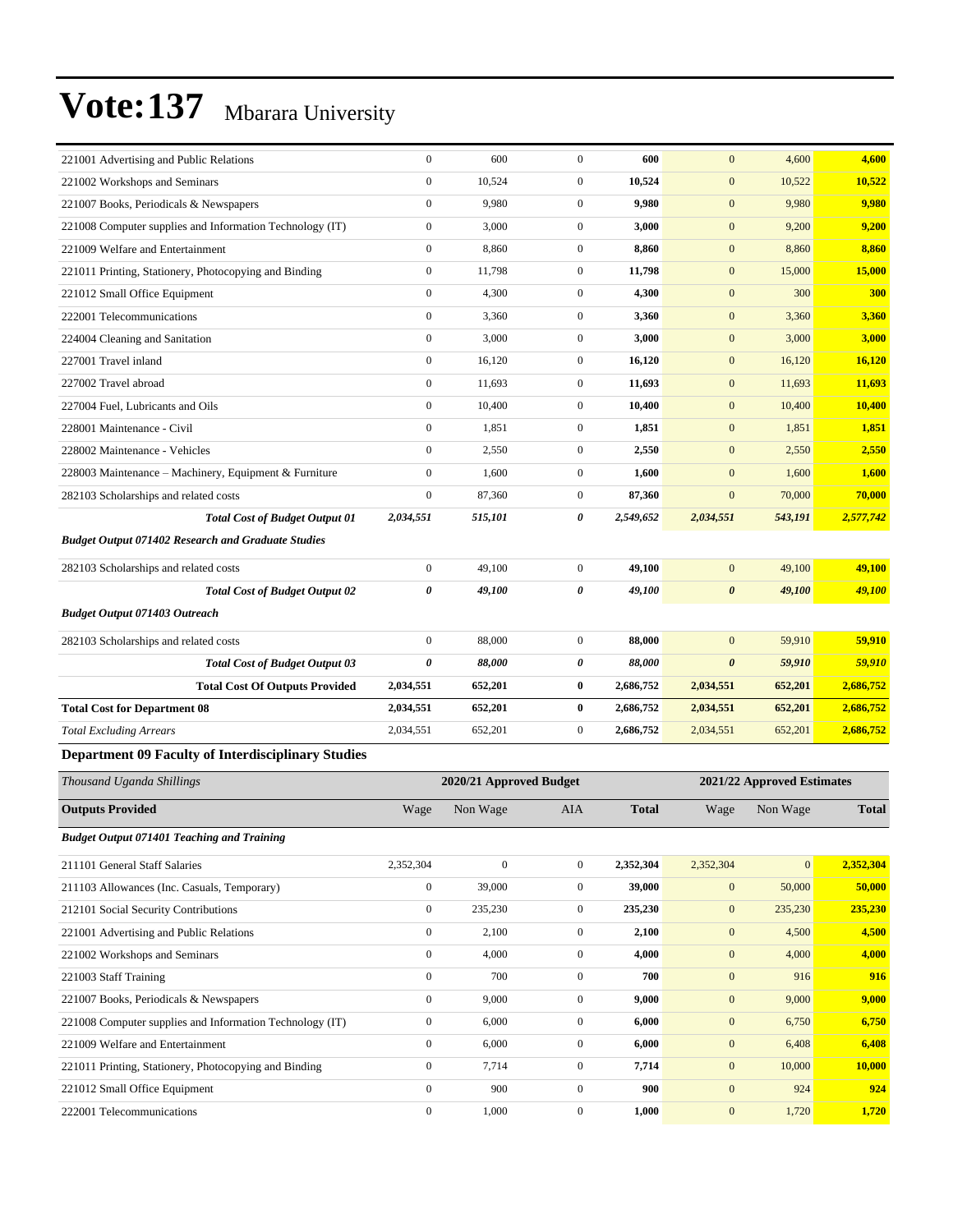| 222002 Postage and Courier                                    | $\mathbf{0}$              | 180     | $\mathbf{0}$   | 180       | $\mathbf{0}$          | 180                        | <b>180</b> |
|---------------------------------------------------------------|---------------------------|---------|----------------|-----------|-----------------------|----------------------------|------------|
| 222003 Information and communications technology (ICT)        | $\mathbf{0}$              | 1.560   | $\overline{0}$ | 1,560     | $\mathbf{0}$          | 2,880                      | 2,880      |
| 224001 Medical Supplies                                       | $\mathbf{0}$              | 24,920  | $\overline{0}$ | 24,920    | $\mathbf{0}$          | 24,927                     | 24,927     |
| 224004 Cleaning and Sanitation                                | $\mathbf{0}$              | 800     | $\overline{0}$ | 800       | $\mathbf{0}$          | 1,500                      | 1,500      |
| 227001 Travel inland                                          | $\boldsymbol{0}$          | 5,580   | $\mathbf{0}$   | 5,580     | $\mathbf{0}$          | 6,000                      | 6,000      |
| 227002 Travel abroad                                          | $\mathbf{0}$              | 2,700   | $\overline{0}$ | 2,700     | $\mathbf{0}$          | 1,000                      | 1,000      |
| 227004 Fuel, Lubricants and Oils                              | $\mathbf{0}$              | 6,000   | $\overline{0}$ | 6.000     | $\mathbf{0}$          | 6,520                      | 6,520      |
| 228001 Maintenance - Civil                                    | $\mathbf{0}$              | 1,500   | $\overline{0}$ | 1,500     | $\mathbf{0}$          | 2,500                      | 2,500      |
| 228002 Maintenance - Vehicles                                 | $\mathbf{0}$              | 6,500   | $\overline{0}$ | 6,500     | $\mathbf{0}$          | 8,500                      | 8,500      |
| 228003 Maintenance - Machinery, Equipment & Furniture         | $\mathbf{0}$              | 2,800   | $\overline{0}$ | 2,800     | $\mathbf{0}$          | 5,000                      | 5,000      |
| 282103 Scholarships and related costs                         | $\boldsymbol{0}$          | 42,810  | $\mathbf{0}$   | 42,810    | $\mathbf{0}$          | 15,690                     | 15,690     |
| <b>Total Cost of Budget Output 01</b>                         | 2,352,304                 | 406,994 | 0              | 2,759,299 | 2,352,304             | 404,145                    | 2,756,449  |
| <b>Budget Output 071402 Research and Graduate Studies</b>     |                           |         |                |           |                       |                            |            |
| 282103 Scholarships and related costs                         | $\boldsymbol{0}$          | 10,000  | $\overline{0}$ | 10,000    | $\mathbf{0}$          | 11,000                     | 11,000     |
| <b>Total Cost of Budget Output 02</b>                         | 0                         | 10,000  | 0              | 10,000    | $\boldsymbol{\theta}$ | 11,000                     | 11,000     |
| <b>Budget Output 071403 Outreach</b>                          |                           |         |                |           |                       |                            |            |
| 282103 Scholarships and related costs                         | $\mathbf{0}$              | 60,230  | $\overline{0}$ | 60,230    | $\mathbf{0}$          | 62,080                     | 62,080     |
| <b>Total Cost of Budget Output 03</b>                         | $\boldsymbol{\theta}$     | 60,230  | 0              | 60,230    | $\boldsymbol{\theta}$ | 62,080                     | 62,080     |
| <b>Total Cost Of Outputs Provided</b>                         | 2,352,304                 | 477,224 | $\bf{0}$       | 2,829,529 | 2,352,304             | 477,225                    | 2,829,529  |
| <b>Total Cost for Department 09</b>                           | 2,352,304                 | 477,224 | $\bf{0}$       | 2,829,529 | 2,352,304             | 477,225                    | 2,829,529  |
| <b>Total Excluding Arrears</b>                                | 2,352,304                 | 477,224 | $\mathbf{0}$   | 2,829,529 | 2,352,304             | 477,225                    | 2,829,529  |
| Department 10 Institute of Maternal and New born Child Health |                           |         |                |           |                       |                            |            |
| Thousand Hogyda Shillings                                     | $2020/21$ Approved Dudget |         |                |           |                       | 2021/22 Annuavad Estimates |            |

| Thousand Uganda Shillings                                   |              | 2020/21 Approved Budget |              |              |                       | 2021/22 Approved Estimates |              |
|-------------------------------------------------------------|--------------|-------------------------|--------------|--------------|-----------------------|----------------------------|--------------|
| <b>Outputs Provided</b>                                     | Wage         | Non Wage                | AIA          | <b>Total</b> | Wage                  | Non Wage                   | <b>Total</b> |
| <b>Budget Output 071401 Teaching and Training</b>           |              |                         |              |              |                       |                            |              |
| 221002 Workshops and Seminars                               | $\mathbf{0}$ | 2,900                   | $\mathbf{0}$ | 2,900        | $\mathbf{0}$          | 2,900                      | 2,900        |
| 222001 Telecommunications                                   | $\bf{0}$     | 1,080                   | $\mathbf{0}$ | 1,080        | $\mathbf{0}$          | 1,080                      | 1,080        |
| 227001 Travel inland                                        | $\mathbf{0}$ | 1,020                   | $\mathbf{0}$ | 1,020        | $\mathbf{0}$          | 1,020                      | 1,020        |
| <b>Total Cost of Budget Output 01</b>                       | 0            | 5,000                   | 0            | 5,000        | $\boldsymbol{\theta}$ | 5,000                      | 5,000        |
| <b>Budget Output 071402 Research and Graduate Studies</b>   |              |                         |              |              |                       |                            |              |
| 282103 Scholarships and related costs                       | $\mathbf{0}$ | 26,936                  | $\mathbf{0}$ | 26,936       | $\mathbf{0}$          | 26,934                     | 26,934       |
| <b>Total Cost of Budget Output 02</b>                       | 0            | 26,936                  | 0            | 26,936       | $\boldsymbol{\theta}$ | 26,934                     | 26,934       |
| <b>Total Cost Of Outputs Provided</b>                       | $\bf{0}$     | 31,936                  | $\bf{0}$     | 31,936       | $\bf{0}$              | 31,934                     | 31,934       |
| <b>Total Cost for Department 10</b>                         | $\bf{0}$     | 31,936                  | $\bf{0}$     | 31,936       | $\bf{0}$              | 31,934                     | 31,934       |
| <b>Total Excluding Arrears</b>                              | $\mathbf{0}$ | 31,936                  | 0            | 31,936       | $\mathbf{0}$          | 31,934                     | 31,934       |
| Department 11 Directorate of Research and Graduate Training |              |                         |              |              |                       |                            |              |

| Thousand Uganda Shillings                         | 2020/21 Approved Budget |          |     |        |      | 2021/22 Approved Estimates |              |  |
|---------------------------------------------------|-------------------------|----------|-----|--------|------|----------------------------|--------------|--|
| <b>Outputs Provided</b>                           | Wage                    | Non Wage | AIA | Total  | Wage | Non Wage                   | <b>Total</b> |  |
| <b>Budget Output 071401 Teaching and Training</b> |                         |          |     |        |      |                            |              |  |
| 211103 Allowances (Inc. Casuals, Temporary)       |                         | 7,650    |     | 7,650  |      | 4,590                      | 4,590        |  |
| 221002 Workshops and Seminars                     |                         | 39,500   |     | 39,500 |      | 36,000                     | 36,000       |  |